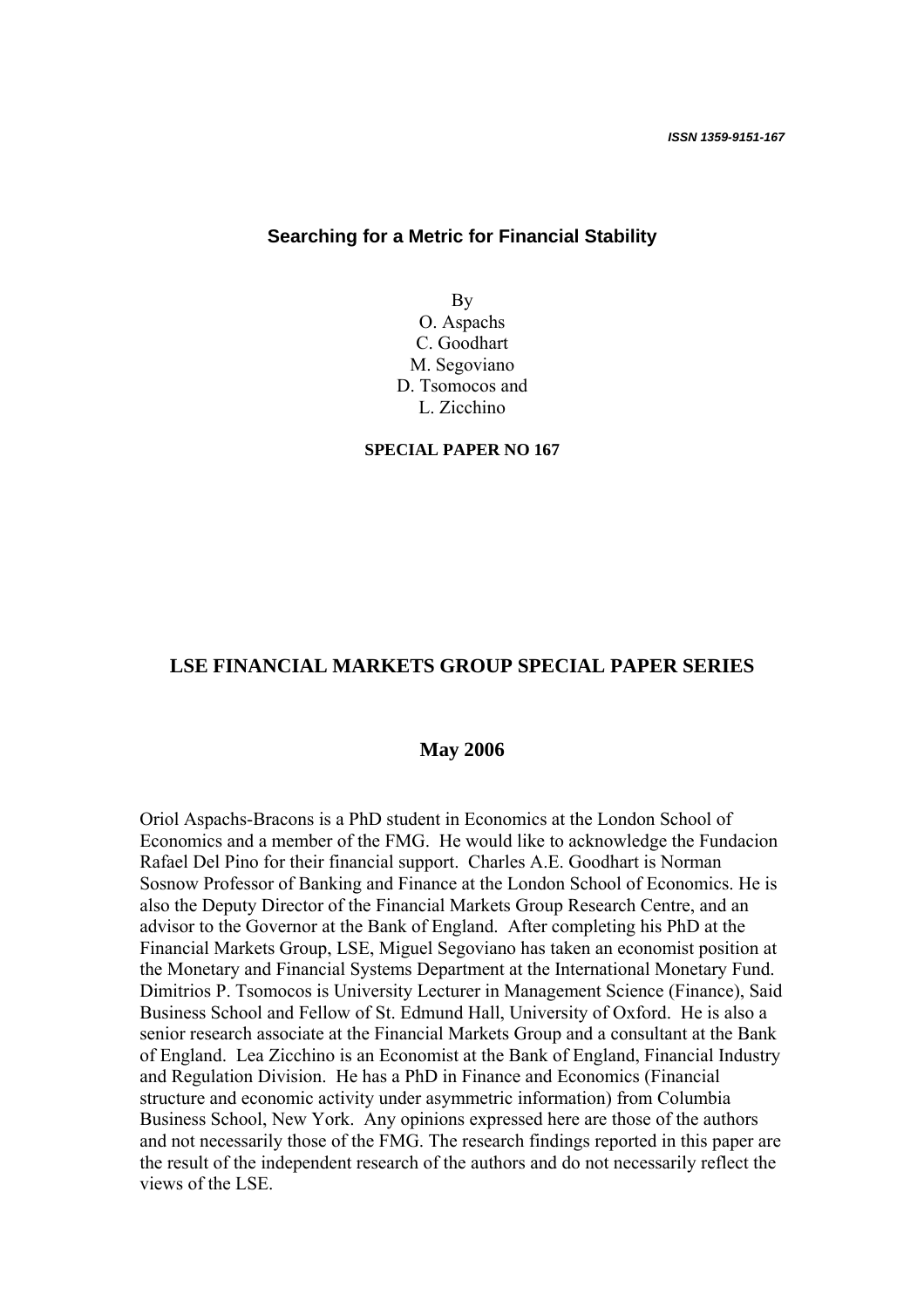# Searching for a Metric for Financial Stability

By O. Aspachs, C. Goodhart, M. Segoviano, D. Tsomocos and L. Zicchino

## 1. The Problem

In the ECB Financial Stability Review (December, 2005, p. 131), it is stated bluntly that "there is no obvious framework for summarising developments in financial stability in a single quantitative manner." This is, to say the least, a considerable disadvantage when attempting to analyse financial stability issues. As the same ECB Special Feature on 'Measurement Challenges in Assessing Financial Stability', (ibid)<sup>[1](#page-1-0)</sup> put it, "Financial stability assessment as currently practiced by central banks and international organisations probably compares with the way monetary policy assessment was practised by central banks three or four decades ago – before there was a widely accepted, rigorous framework."

But how can you have a rigorous framework if one cannot even measure financial stability? Even five, or six, decades ago there was a comparative plenitude of data relating to monetary policy, e.g. monetary aggregates, interest rates, inflation. By contrast, there is still no good way to provide quantitative comparisons of financial stability across countries, or over time in a single country.

Economics is a quantitative social science. Without an ability to make numerical comparisons, it becomes hard to undertake rigorous analysis. This is one of the

<span id="page-1-0"></span><sup>&</sup>lt;sup>1</sup> Also see Fell and Schinasi (2005).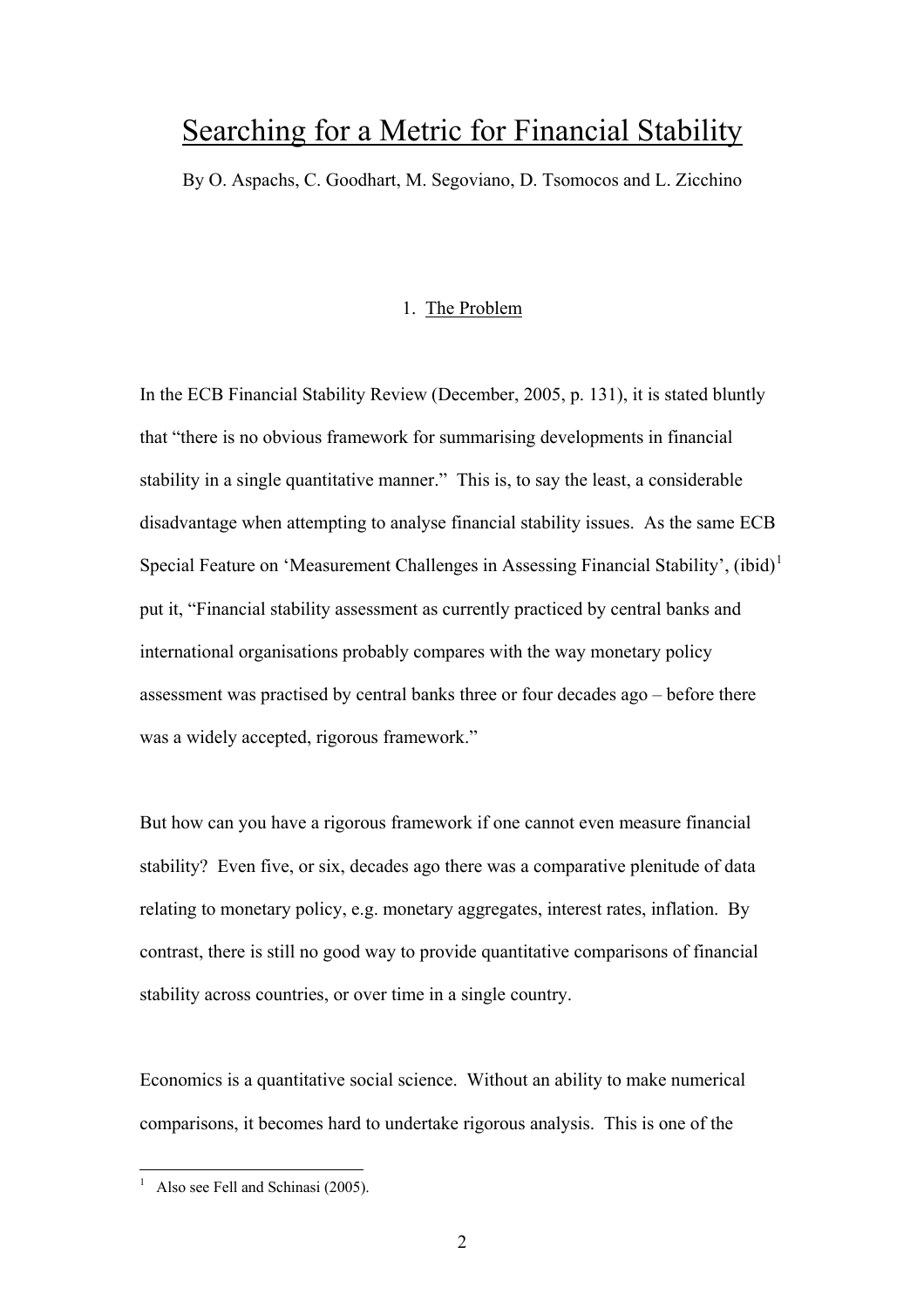reasons why the growing multitude of Financial Stability Reviews are mostly descriptive and backwards-looking in character, whereas the Inflation Reports are more analytical and forwards-looking. While Central Banks have two main responsibilities, to provide price stability and also systemic financial stability, achieving the first is technically far easier than for the second objective. As the Table below shows, when the pursuit of price stability is contrasted with that of systemic financial stability, the former is generally far easier to undertake.

|               |                                 | Price Stability                      | <b>Financial Stability</b>          |
|---------------|---------------------------------|--------------------------------------|-------------------------------------|
| a)            | Measurement and<br>Definition   | Yes, subject to technical<br>queries | Hardly, except by its<br>absence    |
| b)            | Instrument for control          | Yes, subject to lags                 | Limited, and difficult to<br>adjust |
| $\mathbf{c})$ | Accountable                     | Yes                                  | Hardly                              |
| $\rm d$       | <b>Forecasting Structure</b>    | Central tendency of<br>distribution  | Tails of distribution               |
| e)            | <b>Forecasting Procedure</b>    | <b>Standard Forecasts</b>            | <b>Simulations or Stress Tests</b>  |
| $\hat{D}$     | <b>Administrative Procedure</b> | Simple                               | Difficult                           |

Table 1: Contrasts between Price and Financial Stability

My colleague, Prof. E.P. Davis, has run an internet chat-room on financial regulation. In 2004, he ran a competition to find the best definition of financial stability. While there were many entries, the one that seemed to garner most support was, as noted in the top right hand cell of Table 1, 'the absence of financial instability'.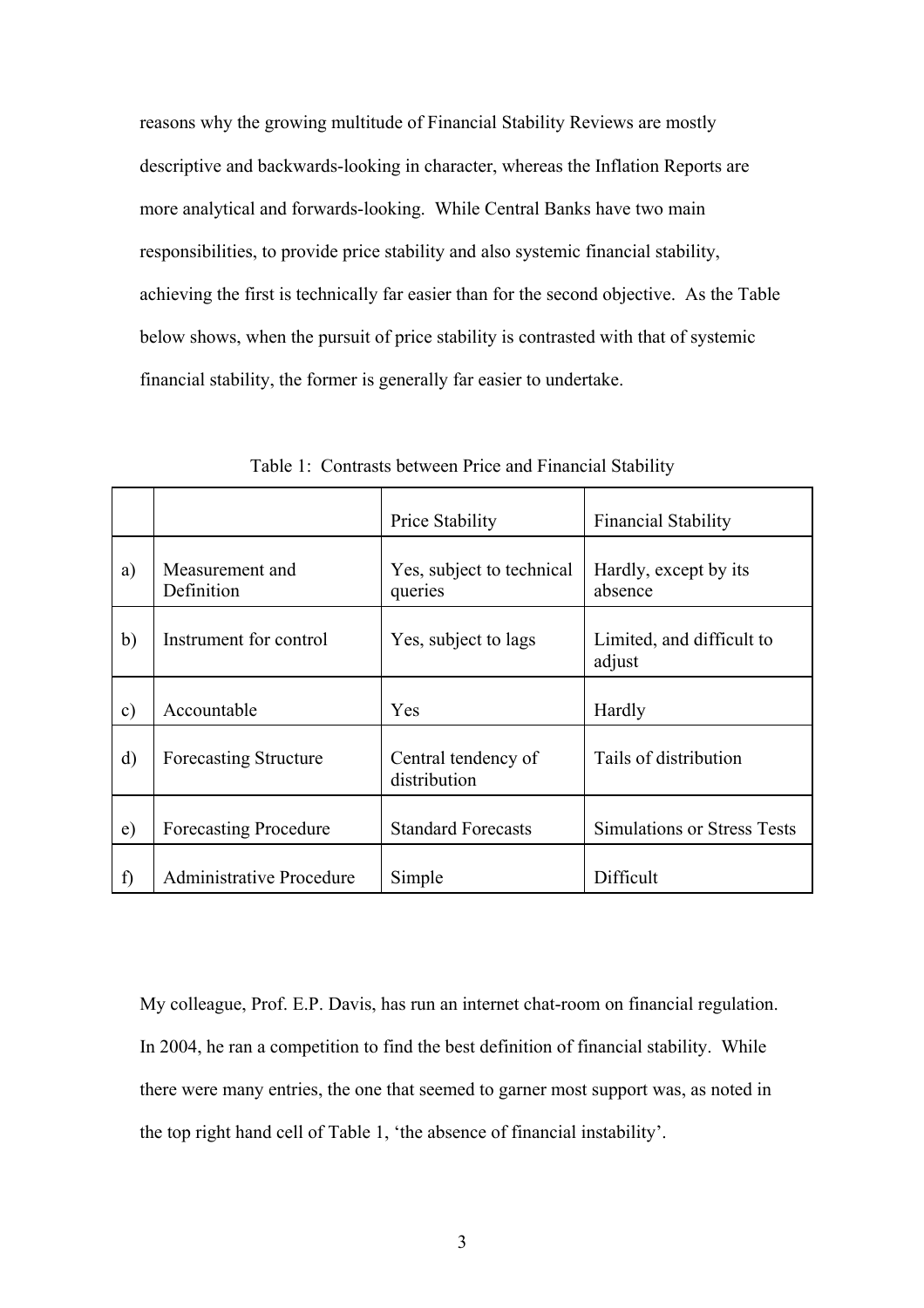Indeed a major bank crisis is all too obvious to those involved. So much of the analytical work on financial stability has, at least until recently, been based on the identification of bank crises, and has then analysed common antecedent factors, in the attempt to examine what factors may cause instability. A number of examples of this approach are Kaminsky and Reinhart (1996, 1999), Logan (2000), Berg (1999), Disyatat (2001), Dermirguc-Kunt and Detragiache (1998) and Vila (2000). Illing and Liu (2003) provide a critique and a literature review of related papers, especially those aiming to discover common 'Early Warning Indicators' of assessed crisis events, see their Appendix A, pp 49-50.

While this approach, studying the event of banking crisis, has achieved considerable success, it has several limitations. The dividing line between a crisis event, and noncrisis, is bound to be fuzzy; the dating both of its onset and, even more so, of its ending will be uncertain; the intensity of crises varies. Any reduced form relationship between a banking crisis and prior conditions is likely to be subject to the Lucas critique, in that the identification of prior regularities will change the behaviour of actors in the system, such as regulators, depositors, etc. Finally, most of the time financial systems are not in crisis mode, so focussing only on crisis events is tantamount to throwing most of the observations away.

So, one of our main objectives, in a wider programme of work on financial stability, has been to refute the opening quote, and to find a metric for measuring financial stability. Two papers that have followed this same route are Hanschel and Monnin (2004), and Illing and Liu (2003). In both cases the variables in their financial stress index are not derived from any structural model, and their exercises are limited to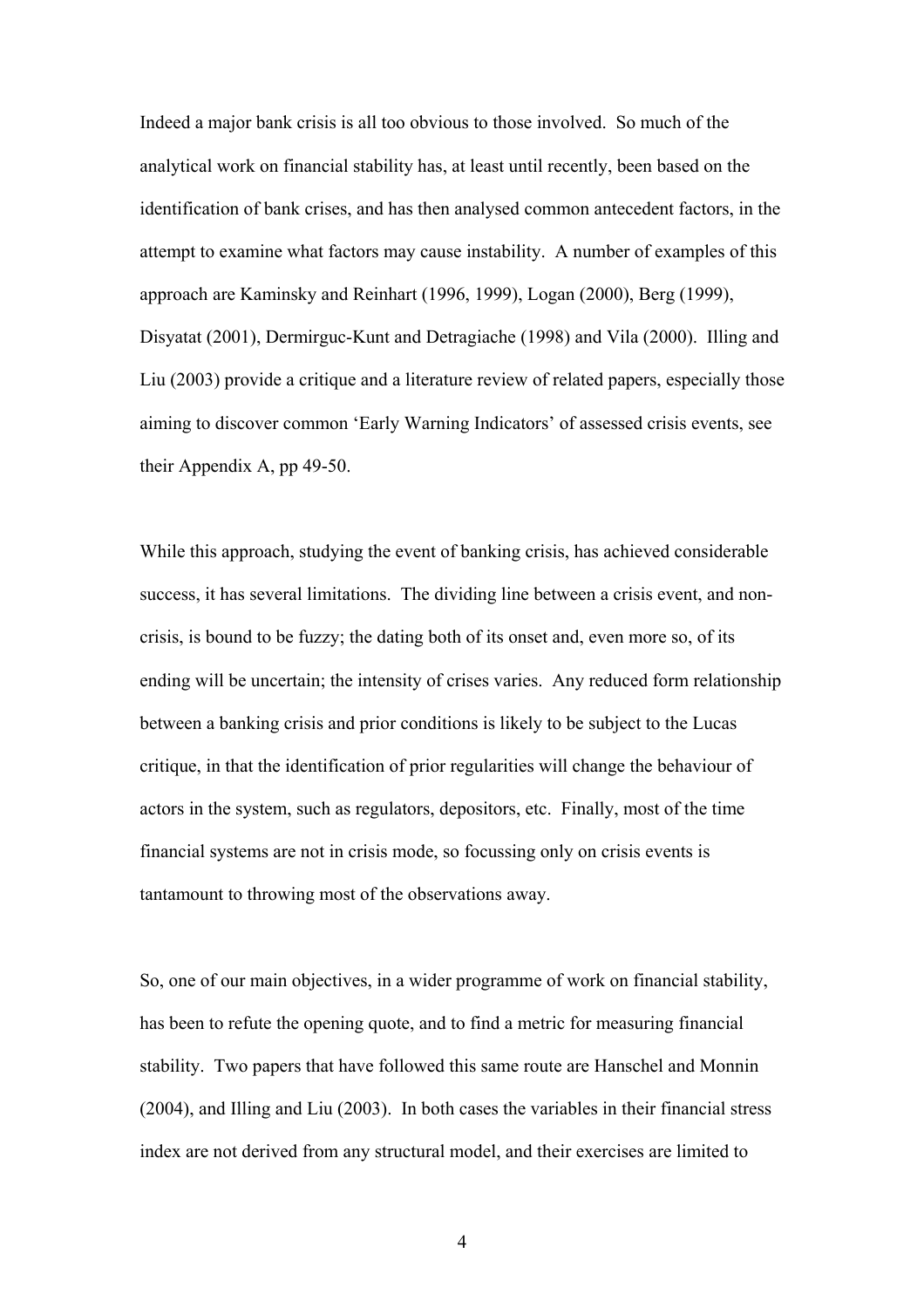single countries (Switzerland and Canada respectively). We obtain our key variables from a general equilibrium model, and apply our results to seven countries.

## 2. Modelling Financial Stability

If everyone always fully paid their debts, with certainty, there would be no credit risk, probably no money (since everyone's IOUs could be used in trade) and no need for financial intermediaries, (Goodhart, 2005). So the existence of credit risk, i.e. that a borrower may not repay in full, is central to the analysis of money, financial intermediation and financial (in)stability, (Goodhart, Tsomocos, Zicchino and Aspachs, 2006).

 "Indeed, the probability of default (PD) is a key concept in any analysis of financial fragility. It is, of course, central to the Basel II exercise. At the more formal level, modelling of default, (following on from the approach pioneered by Martin Shubik and his co-authors), is the crucial element for the analysis of financial fragility that we have been developing, see Tsomocos (2003a and b), Goodhart, Tsomocos and Sunirand (2004, 2005, 2006 a, 2006 b), Tsomocos and Zicchino (2005), and Goodhart and Zicchino (2005)."

We began our current program of work with 'A model to analyse financial fragility', (Goodhart, Sunirand and Tsomocos, 2006), based on earlier work by Tsomocos (2003a and b). This is a micro-founded general equilibrium model with endogenous default and heterogeneous agents. $2$  As the Abstract to that paper noted:-

 $\overline{a}$ 

<span id="page-4-0"></span><sup>2</sup> While the representative agent approach has many uses and advantages, applying it to the banking system inevitably obscures many of the economic and behavioural relationships, notably between banks, in which a regulatory authority is closely interested. For example, with a single 'representative' bank, there can be no interbank market. Again, either the whole banking system, as represented by the one agent, fails, or the whole banking system survives in the face of some assumed shock. Typically in reality individual banks have differing portfolios, often reflecting differing risk/return preferences. So, typically, failures occur with the greatest probability amonst the riskiest banks. Such failures in turn generate interactions in the system more widely that may threaten the survival of other banks, a process of contagion. This may have several channels, both in interbank relationships more directly, and via changes in asset market flows and prices that may involve other sectors, e.g. persons and companies. Such interactions can hardly be studied in a model with a single representative bank, since many of these interactions, e.g. the interbank market, are ruled out by definition. (Ibid, p. 108)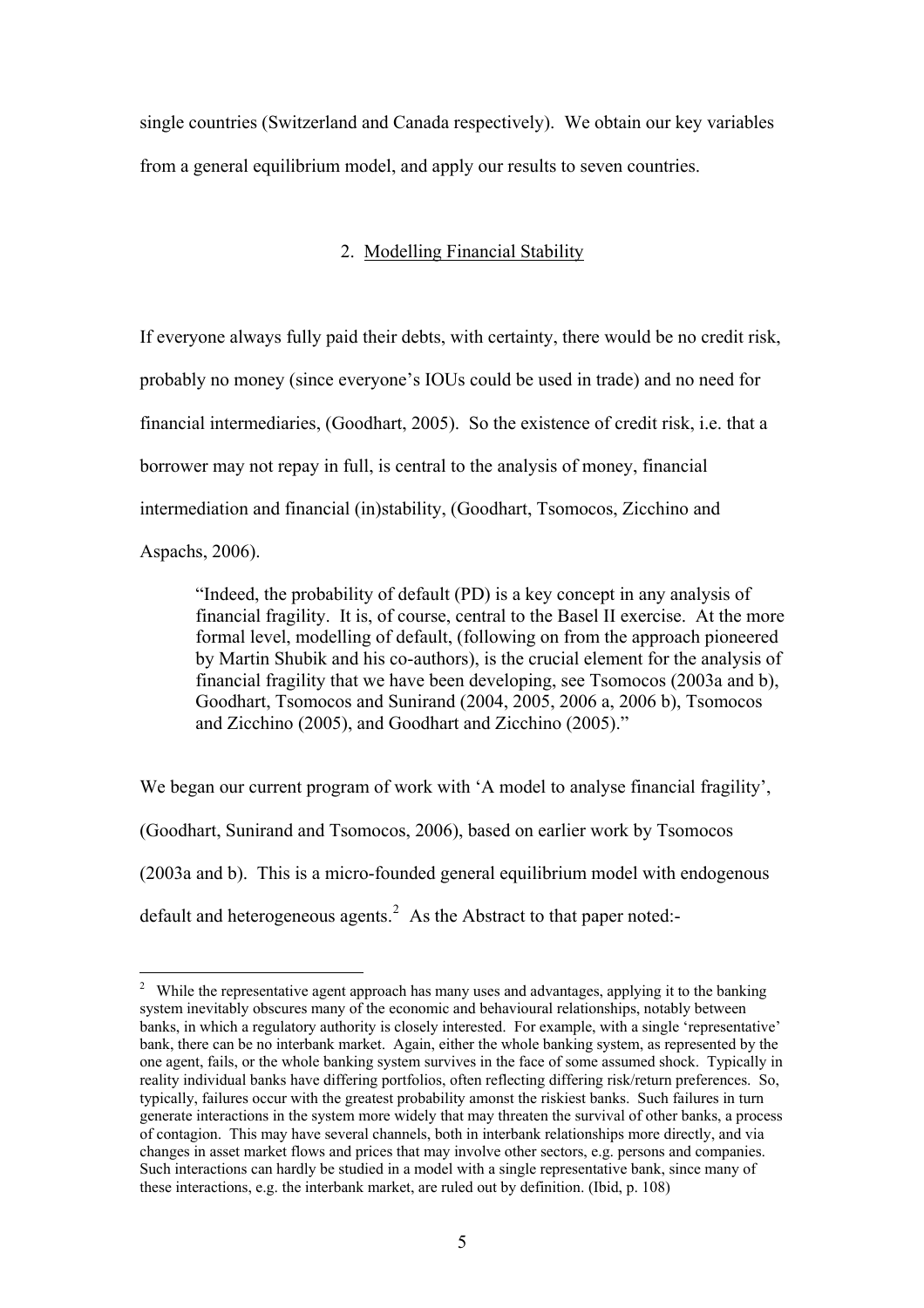"This paper sets out a tractable model which illuminates problems relating to individual bank behaviour, to possible contagious inter-relationships between banks, and to the appropriate design of prudential requirements and incentives to limit 'excessive' risk-taking. Our model is rich enough to include heterogeneous agents, endogenous default, and multiple commodity, and credit and deposit markets. Yet, it is simple enough to be effectively computable and can therefore be used as a practical *framework* to analyse financial fragility. Financial fragility in our model emerges naturally as an equilibrium phenomenon. Among other results, a non-trivial quantity theory of money is derived, liquidity and default premia co-determine interest rates, and both regulatory and monetary policies have non-neutral effects. The model also indicates how monetary policy may affect financial fragility, thus highlighting the trade-off between financial stability and economic efficiency."

As noted above, one of the purposes of the exercise was to design a framework which could be used in practice for policy purposes, in any country, to assess and to estimate whether the banking system would be robust in the face of adverse shocks. So we followed up our theoretical modelling first with a numerical simulation, (Goodhart, Sunirand and Tsomocos, 2004), and subsequently by calibrating the model to values for the UK banking system, (Goodhart, Sunirand and Tsomocos, 2004 and 2006b). Subsequently independent applications of this same exercise have been done for [Lea: What can we say here? What papers have been written or are in progress?

The calibration/simulation procedure was set out in Goodhart, Sunirand and Tsomocos (2005 and 2006 b).<sup>[3](#page-5-0)</sup> Having chosen the initial values of the relevant

<span id="page-5-0"></span><sup>&</sup>lt;sup>3</sup> As noted in GST (2006b, p. 14):-

 <sup>&</sup>quot;Our calibration procedure follows directly that presented in Goodhart, Sunirand and Tsomocos (2004b). In each period *t*, excluding the Lagrange multipliers, [the four] conditions in the previous section imply that we have a system of 56 equations in 143 unknown variables, 87 of which are exogenous variables/parameters in the model. This implies that there are 87 variables whose values have to be chosen in order to obtain a *numerical* solution to the model. Thus, they represent the degrees of freedom in the system and can either be set appropriately or calibrated against the real data. In particular, we choose the values of these variables such that they capture realistic features of the UK banking sector in 1997. It is important to note that these variables, which are exogenous when solving the *system* of equations, do *not*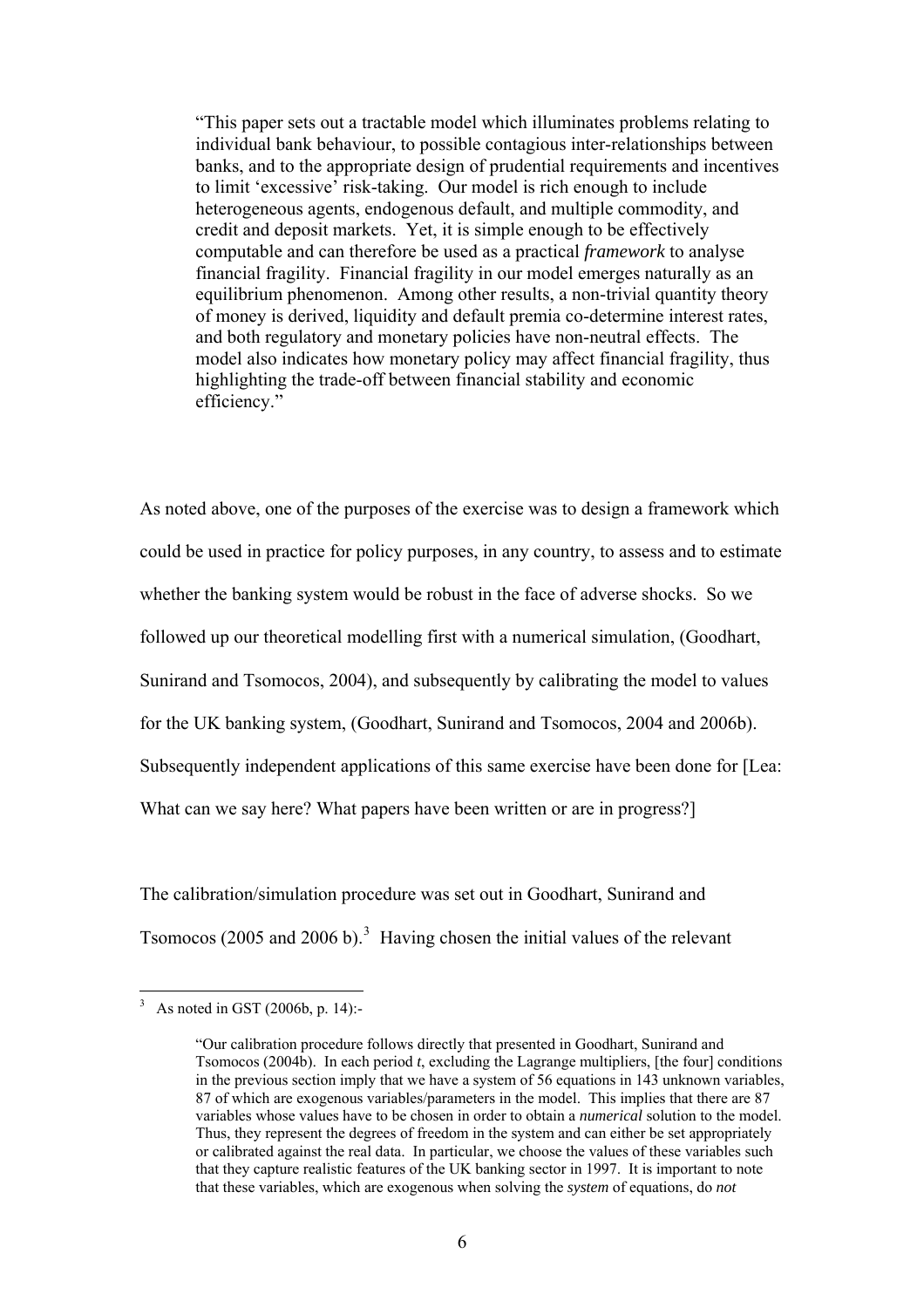variables, by calibration or exogenously, we can then reach an initial equilibrium value for all the endogenous variables, including interest rates, bank profitability, monetary aggregates and repayment rates, the latter being directly inversely related to the probability of default. The next stage is to shock the initial equilibrium, for example to simulate a recession and then see how the banking system responds. An example is given in Table 2, taken from GTZA, when the central bank cuts the stock of base money by 10%.

| <b>Table 2:</b> % change in key variables given a negative 10% shock to M at $t=1$ |                |                       |     |      |     |      |                                                      |      |     |                                                                                                                                             |         |         |            |
|------------------------------------------------------------------------------------|----------------|-----------------------|-----|------|-----|------|------------------------------------------------------|------|-----|---------------------------------------------------------------------------------------------------------------------------------------------|---------|---------|------------|
|                                                                                    | Interest rates |                       |     |      |     |      |                                                      |      |     |                                                                                                                                             |         |         |            |
|                                                                                    |                | $r_d^b \mid r^b \mid$ |     |      |     |      |                                                      |      |     | $\pi_i^b$ $\left  \pi_{ii}^b \right $ $e_i^b$ $\left  e_{ii}^b \right $ $k_i^b$ $\left  k_{ii}^b \right $ $v_i^b$ $\left  v_{ii}^b \right $ |         | $GDP_i$ | $GDP_{ii}$ |
| Bank $\delta$                                                                      | 2.8            | $\overline{3}$        |     | 0.06 |     |      | $0.1 \mid 0.005 \mid 0.003 \mid 0.35 \mid 0.38 \mid$ |      |     | $-0.02$                                                                                                                                     | $-0.04$ |         |            |
| Bank $\gamma$                                                                      | 2.4            | 3.3                   | 2.4 | 0.12 | 0.3 | 0.03 | 0.08                                                 | 0.5  | 0.6 | 0.005                                                                                                                                       | $-0.04$ | $-0.18$ | $-0.17$    |
| Bank $\tau$                                                                        | 2.4            | 3.3                   |     | 0.02 |     |      | $0.03 \mid 0.005 \mid 0.005 \mid$                    | 0.47 | 0.5 | 0.003                                                                                                                                       | $-0.01$ |         |            |

#### **Legend:**

 $r<sup>b</sup>$  = lending rate offered by bank *b*  $\in$  *B* = {δ, γ, τ},

 $r^{b}$ <sub>d</sub> = deposit rate offered by bank *b*,

 $p =$  interbank rate,

 $\pi^b$ <sub>s</sub> = profits of bank *b* in state of the world  $s = \{i, ii\}$ ,

e b  $\sum_{s}^{\infty}$  = capital held by bank *b* in state s,

 $k^b$ <sub>s</sub> = repayment rate of bank *b* to all its creditors in state *s*,

 $v^b$ <sub>s</sub> = repayment rate of bank *b* to all its creditors in state *s*,

 $GDP_s = GDP$  in state *s*.

necessarily have to be those which are exogenous in the *model*. We report the values of exogenous parameters/variables in the model and the resulting initial equilibrium in table I. The table also summarises whether the value of each variable reported is (1) calibrated against real data, (2) arbitrarily selected, or (3) endogenously solved."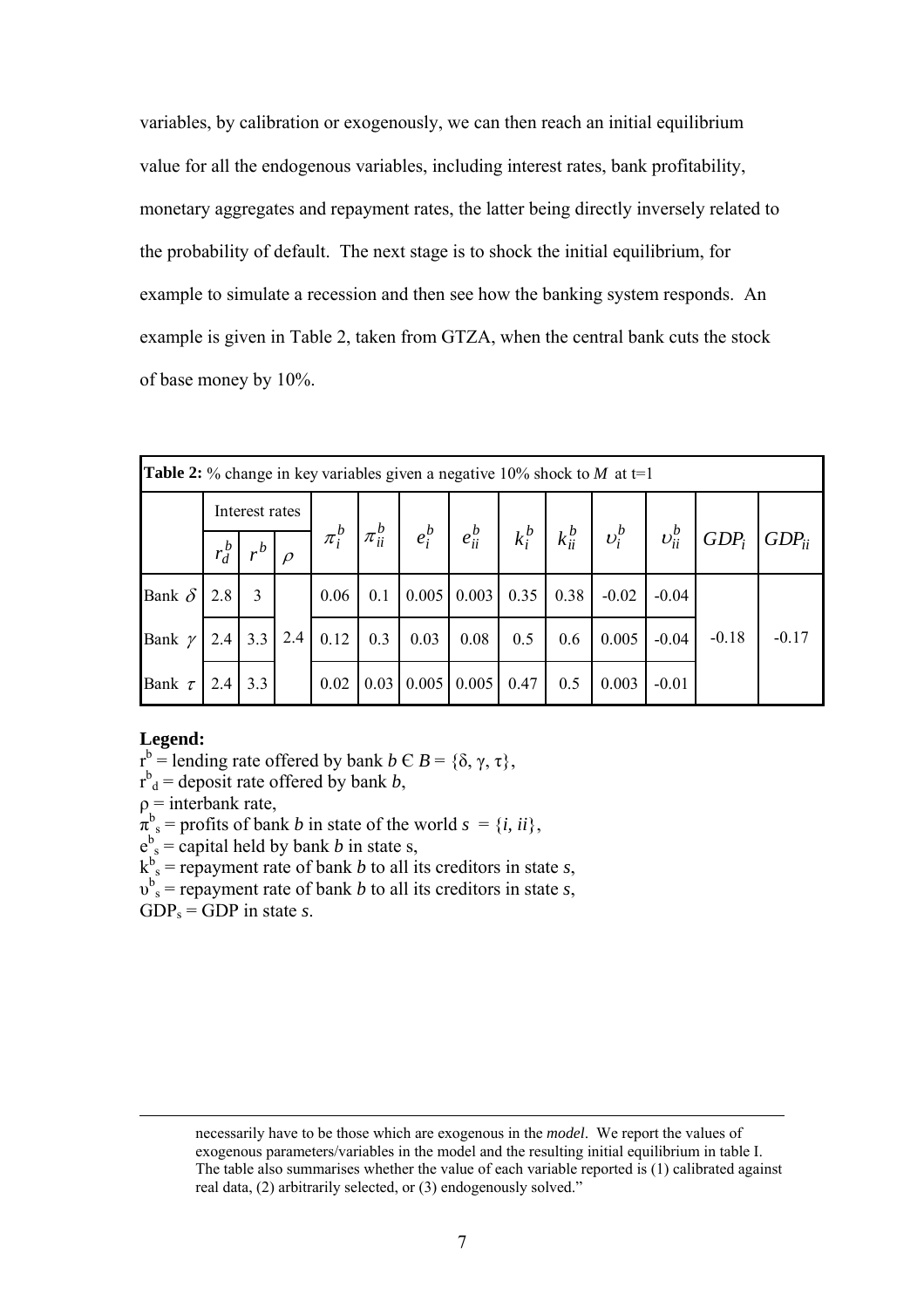The point to note here is not so much the details of the table, though a brief explanation of what is happening is given in the footnote below, $4$  but that the crucial aspects of the impact of shocks on the banking system are contained in two variables, bank profitability and bank repayment rate, which in turn is equivalent to its probability of default (PD), see Tsomocos and Zicchino (2005).

In normal economic cycles bank repayment rates (PDs) will be positively (negatively) correlated with profitability. When economic conditions improve, bank profitability rises and PDs fall. However there can be shifts in preferences, or in conditions, that change the risk aversion of banks. In such cases the previous normal relationship can be reversed. One such example, taken from GTZA, pp 24-25, involves an increase in the penalties imposed on banks should they default. The outcome is shown in Table 3 below.

 $\overline{a}$ 

<span id="page-7-0"></span><sup>4</sup> As can be seen from the table, the interbank rate increases by 2.4 percent (from 4.41% to 4.52%). Given a higher rate of return on interbank loans, other things equal, bank δ invests more in this market. To do so, it seeks more funds from the deposit markets and it cuts on lending to its customer, β (banks' loans are not shown in Table 2). This portfolio adjustment causes a 2.8% increase in δ's deposit rate and a 3% increase in its lending rate (from 3.88% to 3.99% and from 7.45% to 7.68%, respectively). Banks γ and τ, who are net borrowers in the interbank market, respond to a higher  $\rho$  by reducing their interbank borrowing, by increasing their demand for deposits, and by reducing loan supply to their customers,  $\alpha$  and  $\theta$ . This, in turn, causes the deposit and lending rates of these to banks to increase.

All banks anticipate that a lower credit availability will cause a higher rate of households' default as the decrease in liquidity affects next-period income negatively (GDP decreases in both states of the world). Households' repayment rates decrease by approximately 0.1% in the good state of the world and by 0.14 percent in the bad state (not shown in Table 2). Thus, the expected rate of return on loans decreases for all banks and their willingness to supply credit decreases even further. The lower rate of return on household loans and the higher cost of funds have a negative effect on the profits of banks γ and τ while bank δ benefits from the higher return on interbank market investments. However, since banks are subject to a capital requirement and therefore need to increase their profits to accumulate capital, they choose to increase their default rates (the default rates increase when the repayment rates  $v_s^b$  decrease). Put in another way, banks adopt riskier strategies to counteract the negative effect on profits of the liquidity contraction.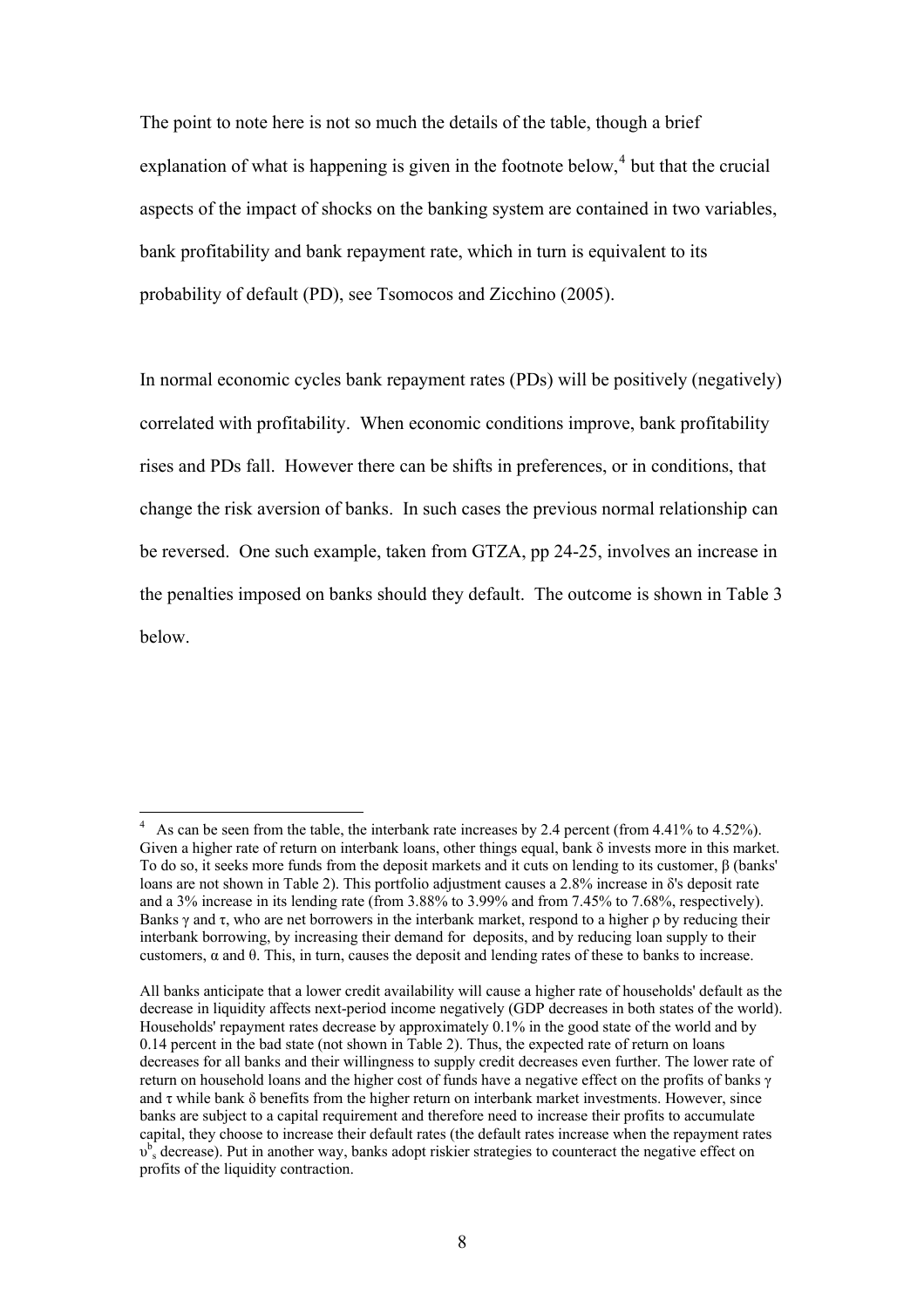| <b>Table 3:</b> % change in key variables given a 2% increase in default penalties imposed on banks on<br>both states of the world |         |                     |        |                        |                                                                                                                                                                                    |  |        |         |        |      |      |                  |            |
|------------------------------------------------------------------------------------------------------------------------------------|---------|---------------------|--------|------------------------|------------------------------------------------------------------------------------------------------------------------------------------------------------------------------------|--|--------|---------|--------|------|------|------------------|------------|
|                                                                                                                                    |         | Interest rates      |        |                        |                                                                                                                                                                                    |  |        |         |        |      |      |                  |            |
|                                                                                                                                    | $r_d^b$ | $r^{b}$   $\varrho$ |        | $\pi_i^b$              | $\left[ \begin{array}{c c} \pi_{ii}^b & e_i^b & e_{ii}^b & k_i^b & k_{ii}^b & v_i^b \end{array} \right] \left. \begin{array}{c c} v_i^b & v_{ii}^b & v_{ii}^b \end{array} \right.$ |  |        |         |        |      |      | GDP <sub>i</sub> | $GDP_{ii}$ |
| Bank $\delta$                                                                                                                      | $-9.2$  | $-3.3$              |        |                        | $-14.8$ $-27.6$ $-1.4$                                                                                                                                                             |  | $-0.9$ | $-0.38$ | 0.2    | 0.24 | 0.14 |                  |            |
| Bank $\gamma$                                                                                                                      | $-18$   | $-10$               | $-3.2$ | $-13.2$ $-34.4$ $-2.8$ |                                                                                                                                                                                    |  | $-8.9$ | $-1.8$  | $-8$   | 0.24 | 0.58 | $-0.9$           | $-1.5$     |
| Bank $\tau$                                                                                                                        | $-18$   | $-10$               |        | $-16.9$                | $-23.3$ $-3.5$                                                                                                                                                                     |  | $-3.5$ | $-2.6$  | $-2.6$ | 0.44 | 0.29 |                  |            |

This table reports the consequences of the regulator increasing the penalties on banks who default on their debt (to depositors and other banks). We assume a 2 percent increase in both states of the world. (from 0.9 to approximately 0.92 in the state 1 and from 1.1 to approximately 1.12 in state 2). Since defaulting is now more costly, banks increase their repayment rates (the percentage changes of  $v_{i}^{b}$  and  $v_{ii}^{b}$  are positive for all banks, as shown in Table 3). Banks' more prudent investment choices induce a decline in profits (and, therefore, in capital and capital to risk-weighted asset ratios). Because banks  $\gamma$  and  $\tau$  increase their repayment rates to all creditors considerably, bank  $\delta$  is willing to invest more in the interbank market. As a result, the interbank rate ρ decreases. Since γ and τ are able to borrow more and at a lower cost from the interbank market, their demand of deposits decreases and so do their deposit rates. The overall level of aggregate credit to households decreases as a result of the negative households' wealth effect of lower bank equity values.

The point of all this, and the conclusion of this sub-section, is that the effects of shocks on the stability of the overall banking system can reasonably be represented by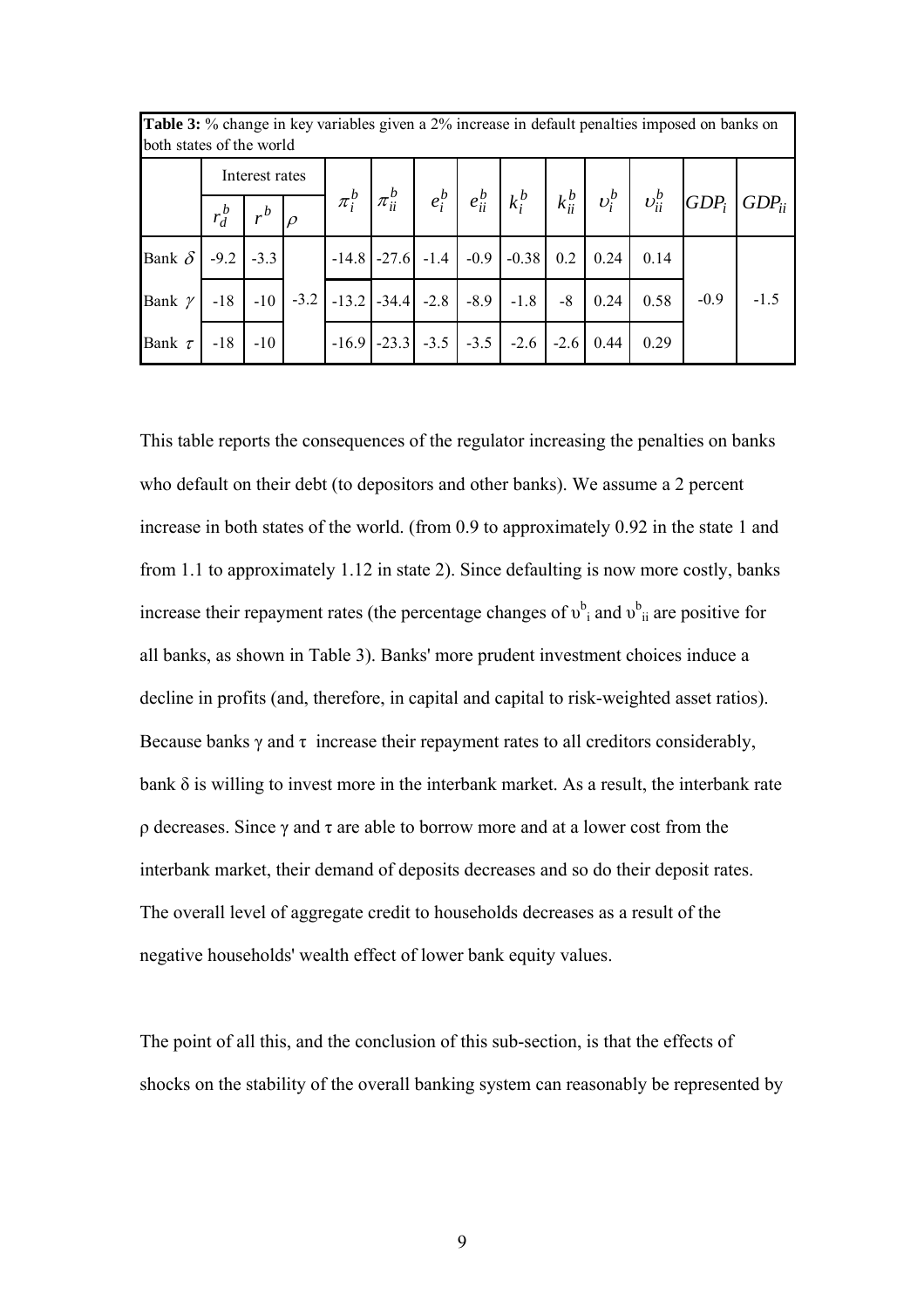a two factor model, where the two factors are profitability and PD.<sup>[5](#page-9-0)</sup> It would have been nice, in searching for a metric, to employ a one factor model, since that makes quantification easier. With a two factor model, quantification requires giving weights to each factor to arrive at a single number, or metric, and the choice of weights will be conditioned by the results of the particular empirical model employed.

Thus our search for a metric, in the shape of a weighted two factor model, is derived from our prior (micro-founded, general equilibrium) theoretical modelling. This is not 'measurement without theory', but measurement based on theory.

 $\overline{a}$ 

<span id="page-9-0"></span><sup>5</sup> If the normally expected inverse correlation between profitability and PD had been very high (close to -1.00) in practice, there could have been a case for concentrating only on PD. However the simple correlation between our measures of banking profitability and PDs, described in the next Section, was only about -0.32 on a quarterly, and -0.61 on an annual, basis, being the average of the simple correlations in our seven countries. This is far too low to allow one to ignore the separate effect of bank profitability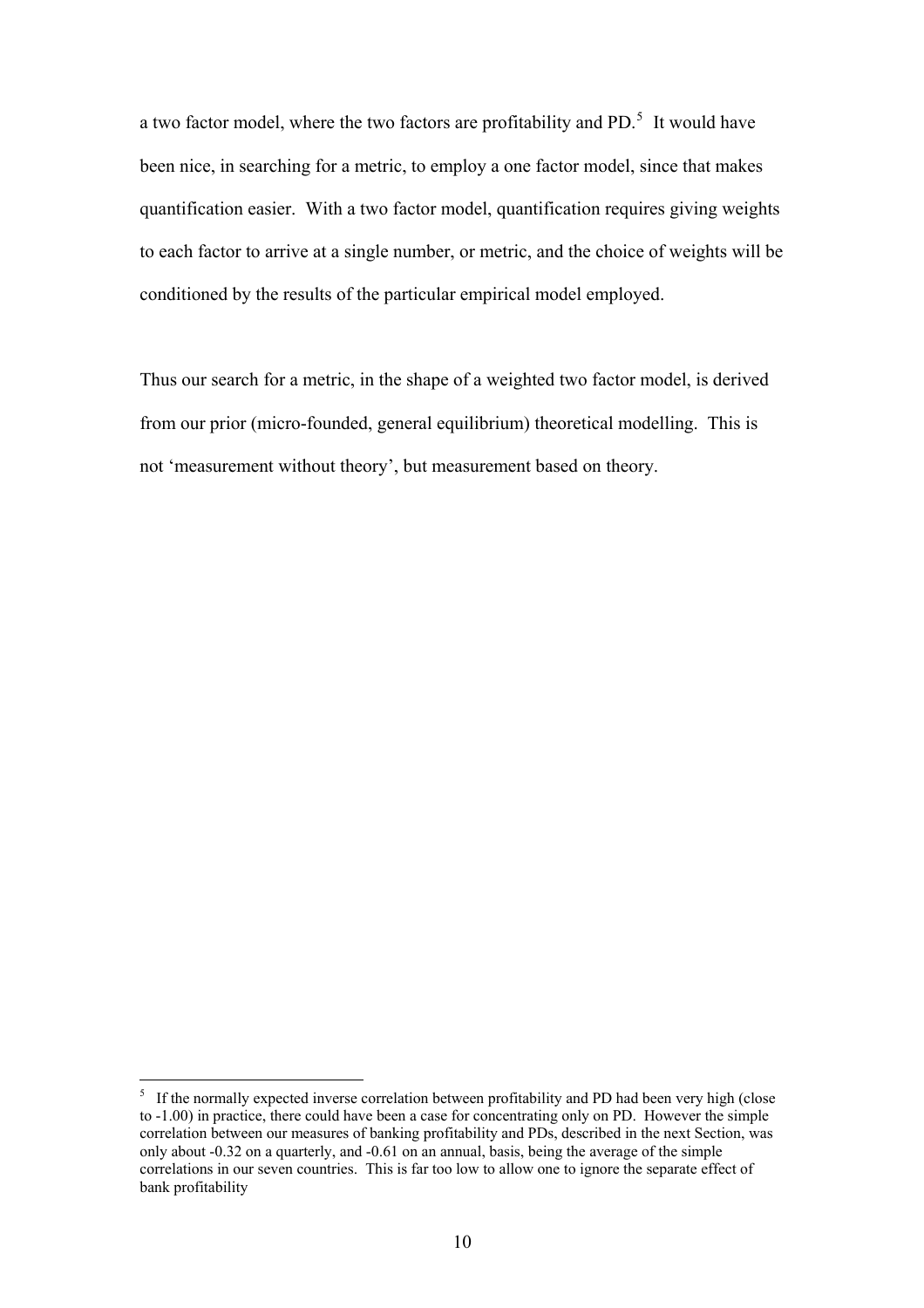#### 3. The Data

So, we sought variables that would give a good measure of banking profitability and default probabilities. Initially we tried variables taken from bank accounts, of profitability and of non-performing loans and/or write-offs, with the latter being treated as a possible measure of banks' own PD. But these accounting data did not work well in our empirical exercises. We think that this comparative failure may have been because of:-

- (1) shifts in accounting practices both over time and between countries;
- (2) some continuing ability of bank management (and their auditors) to manipulate and smoothe published accounts;
- (3) the relatively long delays between the current effect of events on banks and their appearance in the accounts; thus a rise in n.p.l.s and write-offs tends to follow bank crises by many quarters.

Anyhow, this led us to switch from accounting data to market data, which is not so affected by the above disadvantages. In particular we looked at equity market data. We took the % change in equity values of the banking sector as our index of the market's perception of the change in the present value of returns to banks. Meanwhile the IMF has been calculating Distance to Default indicators for banking sectors for a number of countries going back to 1990. With the assistance of Miguel Segoviano we used their time series to obtain a time series for country PDs. The procedure for obtaining country banking sector PD series is taken from Goodhart, Hofmann and Segoviano (2005, pp 14/15) and reproduced as Appendix 1.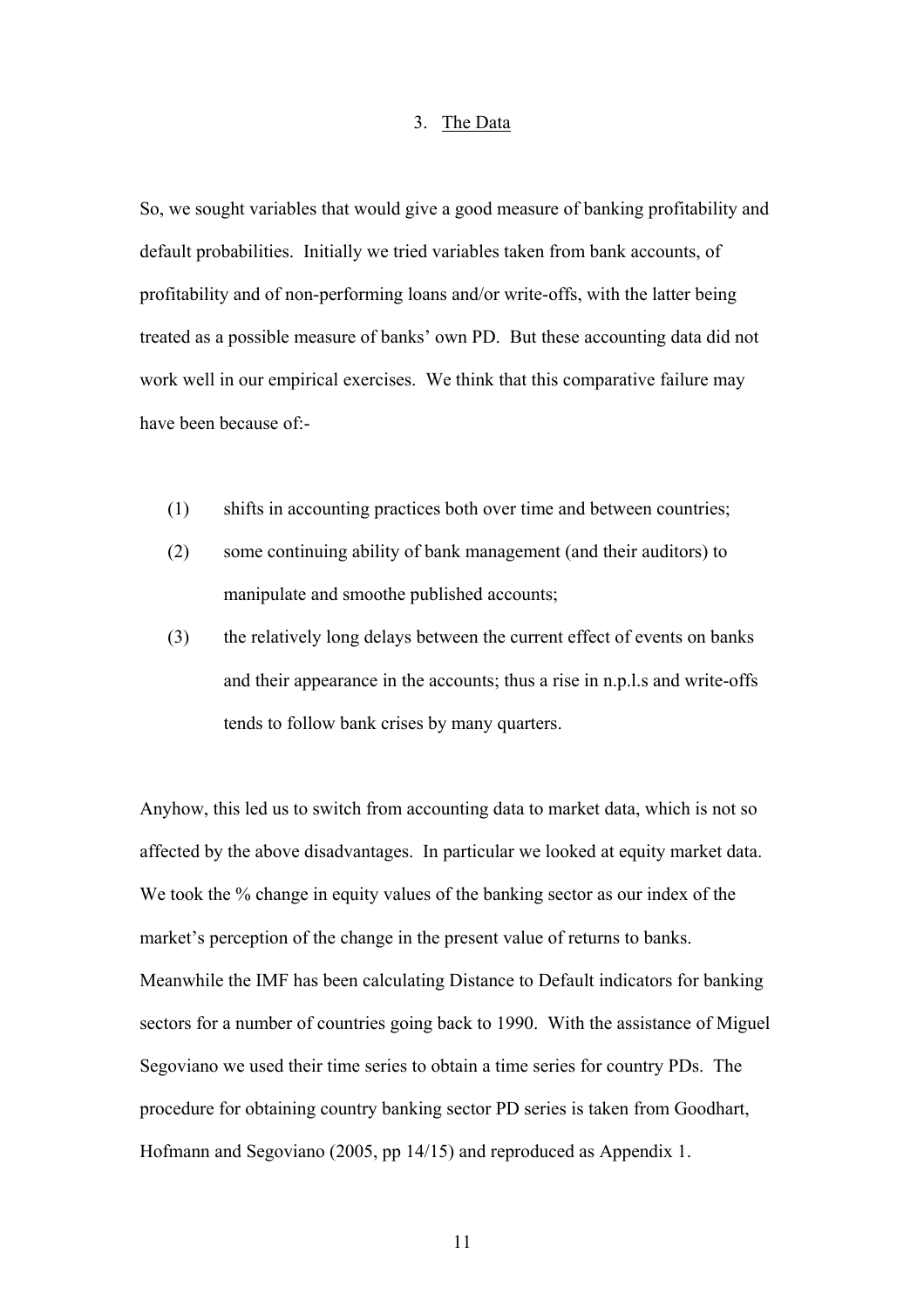Estimates of banking sector PD are based on both equity values and their volatility, so this number would appear to incorporate in a single number most of the key elements for which we were searching. So why is PD not a sufficient statistic by itself? There are a number of reasons, mainly empirical, why we continued with our two factor approach. First, as already noted, the correlation between movements in equity valuations and in PDs is less strong than we had originally expected. Second, in our empirical findings movements in equity prices did have a significant separate effect on real output. Third, the volatility of bank equity is composed of the volatility of the overall market plus the volatility of the banking sector relative to the market. Our examination of the time series for bank PD leads us to worry that market volatility may have too high a weight (and relative bank volatility too low a weight) in current estimates of PD. But a re-estimate of PD based on a volatility decomposition remains for future work.

Initial exercises, relating PD and the % change in banking sector values (over the previous year), *Eq* to % changes in real output revealed, however, that these two variables were both threshold variables. When PD and *Eq* were sufficiently bad, (high PD, big fall in *Eq*), they brought about a decline in real growth; but once the values of these variables were good enough, further improvement had no effect on GDP. We estimated the threshold empirically by a grid search. This is, in effect, data mining. We believe that treating PD and *Eq* as threshold variables with a non-linear effect on GDP makes sense, but, given the few countries and short data period in our sample, our particular form of non-linearity may well need to be revised when more observations become available.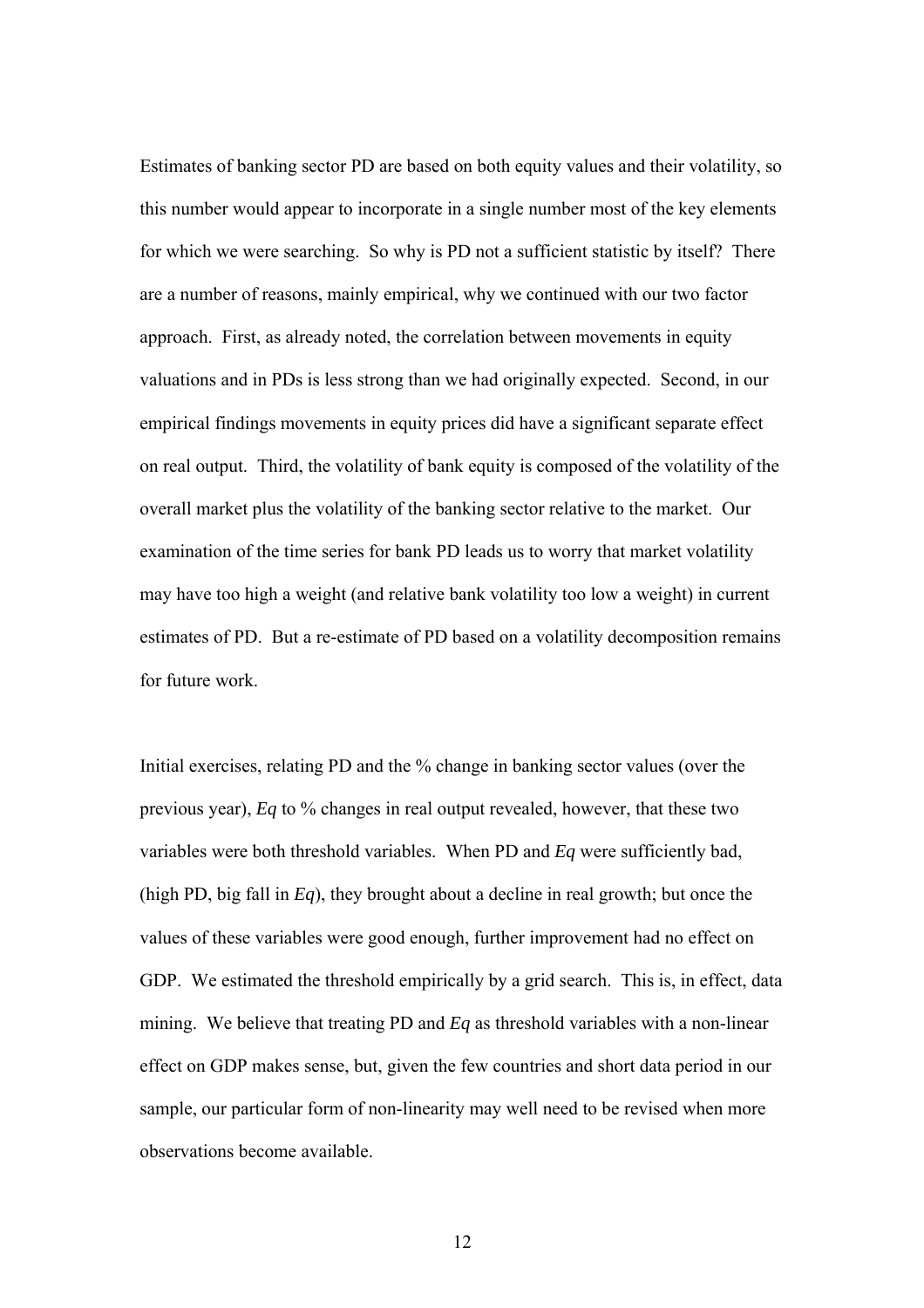Our data set included: Finland, Germany, Japan, Korea, Norway, Sweden and the UK over the period 1990 Q4 till 2004 Q4. Whereas values of PD were available throughout, bank equity values were only available from Norway and Finland from 1996 onwards, and for Sweden from 2000 onwards. In order to maximise available data, we assumed that equity values were better than the threshold (i.e. constant) up to the first available data point; this may bias the coefficient on PD (making it absolutely somewhat larger) for these three countries.

The Scandinavian countries, Japan and Korea all had spells of severe financial fragility during this period; there was a brief period of financial weakness in the UK in 1992/93, and in Germany in 2002. So the data set should provide a good template for this exercise. Charts of PD and *Eq* for each country, also indicating the threshold, are shown in Figures 1-14. Note the general increase in PD, (and in some cases decline in *Eq*), in 2002. This partly reflects the decrease in general equity values, and concomitant rise in equity market volatility, at the trough of the dot.com bust. In our view this somewhat exaggerates the fragility of banking sectors at this juncture (apart from Germany), which explains why we shall also want to look at decompositions of the PD variable.

Our tests sought to examine whether financial fragility, measured as described by threshold values for PD and *Eq*, would have an impact on economic welfare. We treated real output, GDP, as our index of social welfare. Given that GDP and financial fragility have a, possibly complex, simultaneous relationship, we reckoned that Vector Auto Regressions would be an appropriate technique. Other variables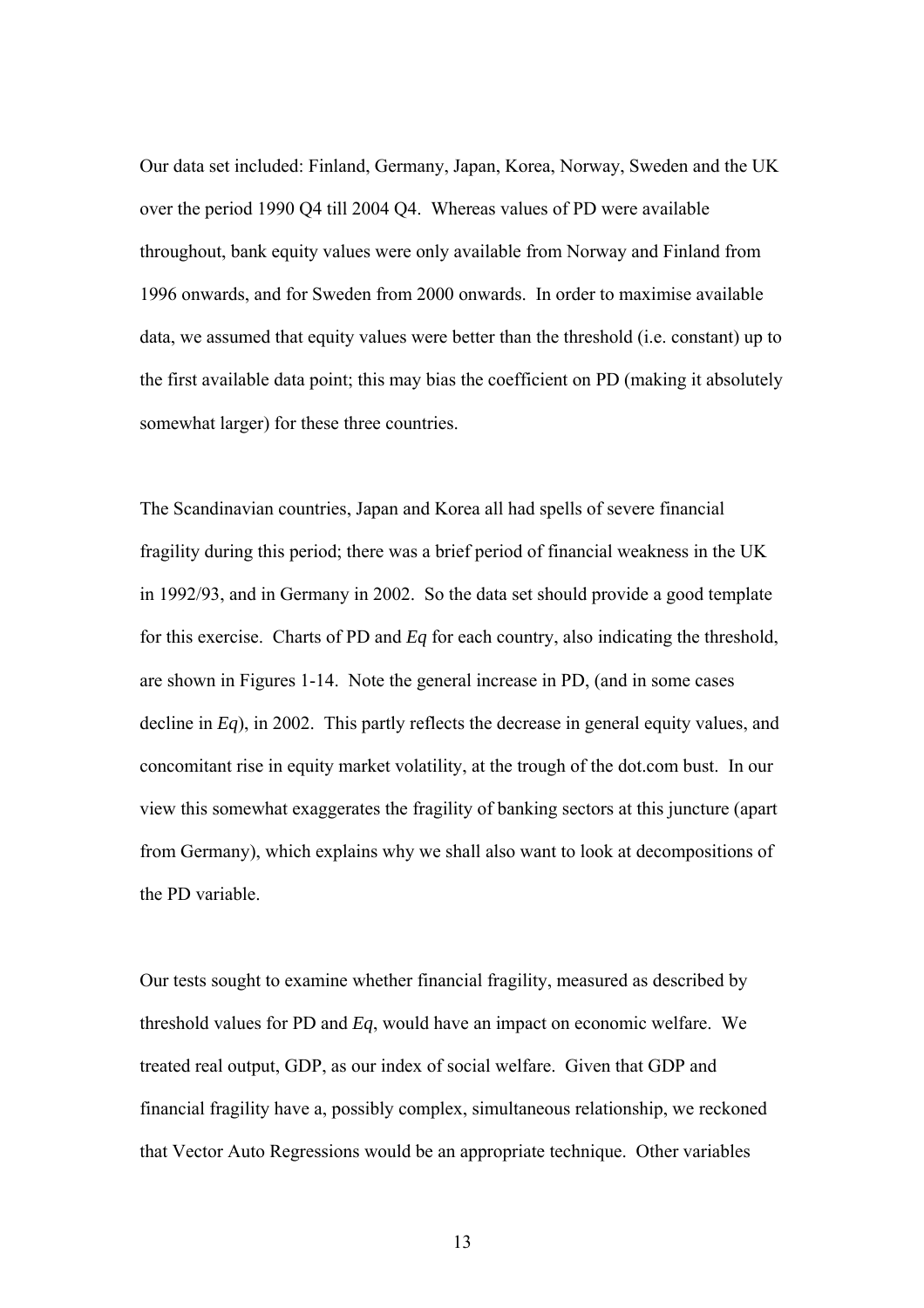included in (some of) the VARs were inflation, defined as the % change in the CPI index, property prices and short term interest rates. There is often a close correlation between sharp increases in PD and collapses in property prices, see Goodhart and Hofmann (forthcoming). Omitting property prices might give an upwards bias to the estimated effect of PD. The macroeconomic variables were obtained from the IMF's International Financial Statistics and the OECD. Residential property prices were obtained from the BIS. For each country an index of banking sector equity was obtained from Bloomberg.

We used both individual country VARs and a panel data VAR methodology for our empirical investigation.<sup>[6](#page-13-0)</sup> This latter technique combines the traditional VAR approach, which treats all the variables in the system as endogenous, with the panel data approach, which allows for unobserved heterogeneity. We specify our model of order *s* as follows:

$$
z_{i,t} = \Gamma_0 + \Gamma_1 z_{i,t-1} + \Gamma_2 z_{i,t-2} + \dots + \Gamma_s z_{i,t-s} + f_i + e_t \tag{1}
$$

In our main model  $z_{i,t}$  represents a four-variable vector {*pod*, *Gdp*, *eq*, *inf*}, where *pod*, a transformation of the distance to default, is our measure of the banking sector's default risk, *gdp* is the growth rate of GDP, *eq* is the annual growth rate of the bank equity index ,and *inf* is the inflation rate. In all models, the variable *pod* is further transformed so that it has a value greater than a constant only in those quarters in which it is above a given threshold, otherwise it is set equal to that constant. Earlier testing had shown that *pod* had a non-linear relationship with GDP. Below a certain

<span id="page-13-0"></span><sup>&</sup>lt;sup>6</sup> The analysis has been done using the programme developed by Love (2001).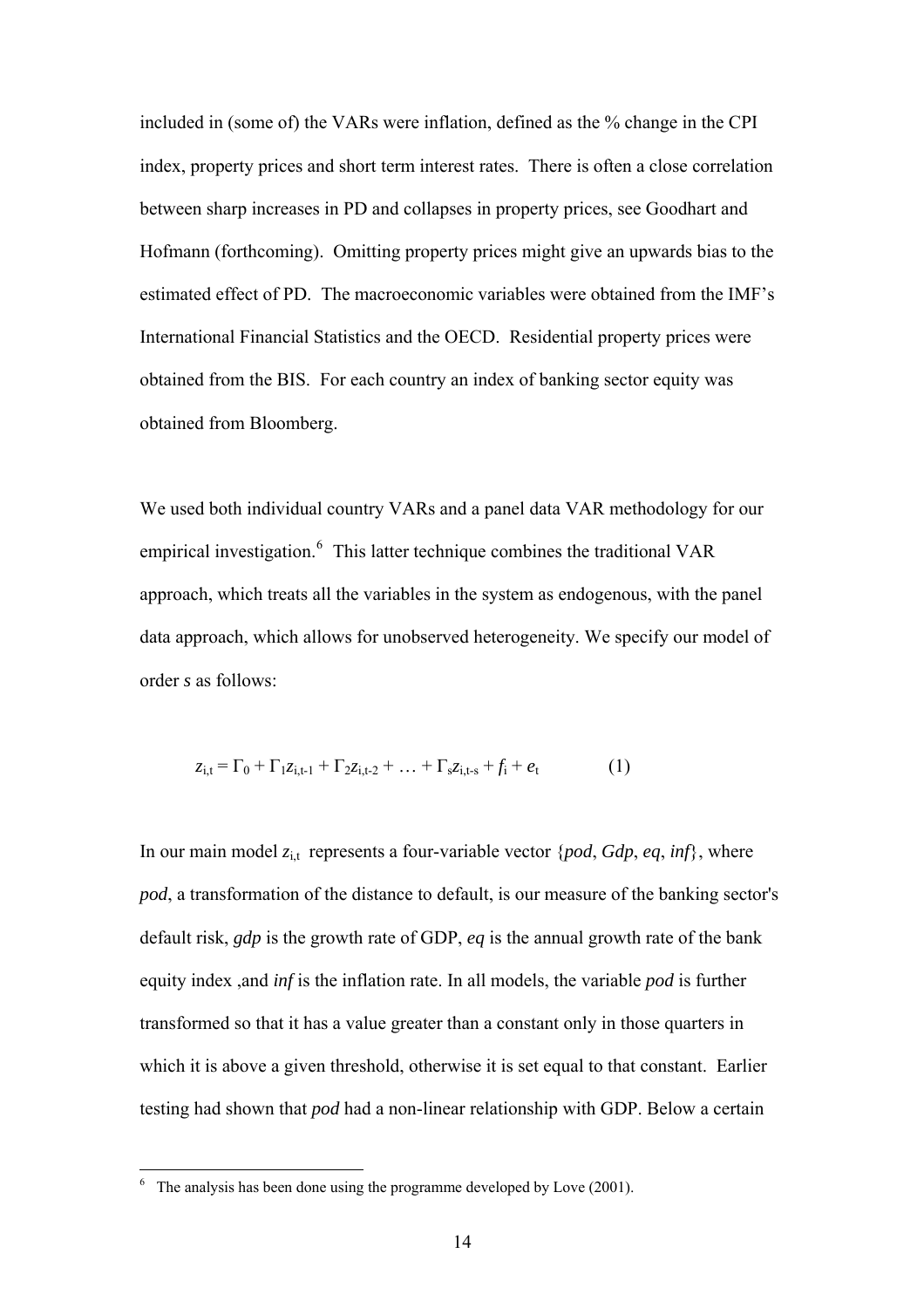threshold, whose value was estimated by empirical examination, fluctuations in *pod* had no effect on GDP. Similarly, fluctuations in bank equity values also appear to have a threshold effect on GDP, with the threshold also empirically estimated. It is only when bank equity declines, fairly sharply, that GDP is adversely affected.

Since the actual variance-covariance matrix of the errors is unlikely to be diagonal, to isolate shocks to one of the variables in the system, it is necessary to decompose the residuals in such a way that they become orthogonal. We do this by applying a Choleski decomposition of the variance-covariance matrix of the residuals (this is equivalent to transforming the system in a recursive VAR). The identifying assumption is that the variables that come earlier in the ordering affect the following variables contemporaneously, as well as with lags, while the variables that come later affect the previous variables only with lags. In our specifications we assume that the probability of default affects all other variables in the system contemporaneously and with lags, while macroeconomic variables such as GDP and inflation affect the default risk of the banking sector only with a lag. We experimented with different ordering of the variables (and therefore different identification assumptions) and obtained results that were qualitatively similar to the ones presented here. In applying the VAR procedure to panel data, we need to impose the restriction that the underlying structure is the same for each cross-sectional unit. Since the constraint is likely to be violated in practice, one way to overcome the restriction on the parameters is to allow for individual heterogeneity in the levels of the variables by introducing fixed effects, denoted by  $f_i$  in equation (1). Since the fixed effects are correlated with the regressors due to lags of the dependent variables, the meandifferencing procedure commonly used to eliminate fixed effects would create biased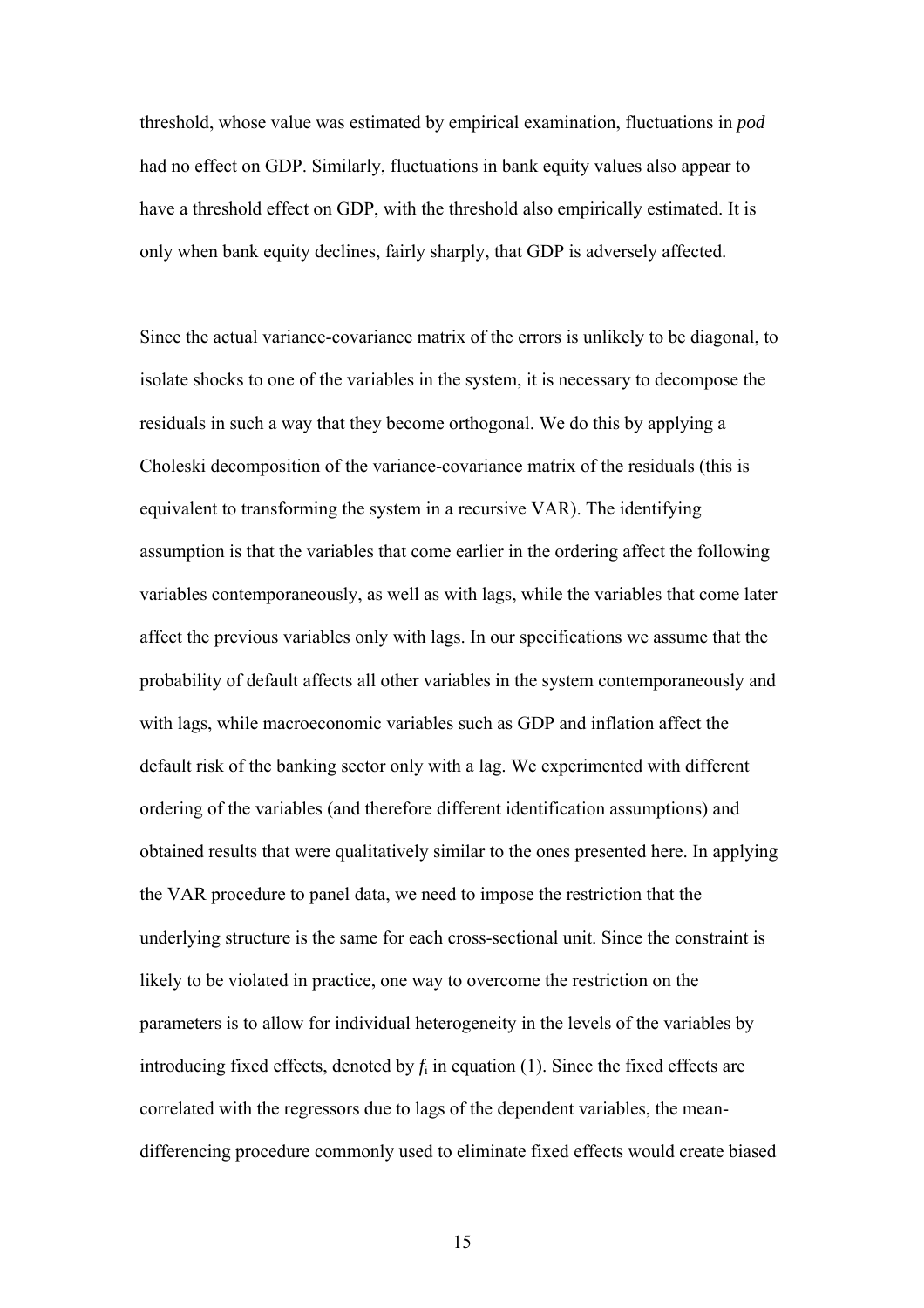coefficients. To avoid this problem we use forward mean-differencing, also referred to as the `Helmert procedure' (See Arellano and Bond, 1995). This procedure removes only the forward mean, i.e. the mean of all the future observations available for each country-quarter. This transformation preserves the orthogonality between transformed variables and lagged regressors, so we can use lagged regressors as instruments and estimate the coefficients by system GMM.

#### 4. Results

Our hypothesis, based on simulations and calibrations of our 'Model to Analyse Financial Fragility', is that whenever banks' default rates increase and banks' profitability decrease (above the threshold), i.e. when the economy is more *financially fragile*, GDP (our proxy of welfare) falls.<sup>[7](#page-15-0)</sup> Our aim here is to investigate whether data give any support to our model, namely that our two measures of banking sector's distress do have the predicted impact on output. We thus proceed by analysing the impulse response functions of the VAR model. Estimate of these and their confidence intervals are shown in Figures 15-17.<sup>[8](#page-15-1)</sup>

Figure 15 reports the impulse-responses for a 3 lag VAR including *pod*, *gdp*, *eq*, and *inf.* The second row in the figure shows the response of *gdp* to a one standard deviation shock to the other variables of the model. The response of GDP growth to

 $\overline{a}$ 

<span id="page-15-0"></span><sup>7</sup> In the general version of the model, an increase in default and a decrease in profitability is always associated with a reduction in agents' welfare (see Goodhart, Sunirand and Tsomocos (2004).

<span id="page-15-1"></span><sup>&</sup>lt;sup>8</sup> We calculate standard errors of the impulse-response functions and generate confidence intervals with Monte Carlo simulations. In practice, we randomly generate a draw of the coefficients Γ in model (1) using the estimated coefficients and their variance-covariance matrix and recalculate the impulseresponses. We repeat this procedure 1000 times (we experimented with a larger number of repetitions and obtained similar results). We generate the 5th and 95th percentiles of this distribution, which we use as a confidence interval for the impulse-responses.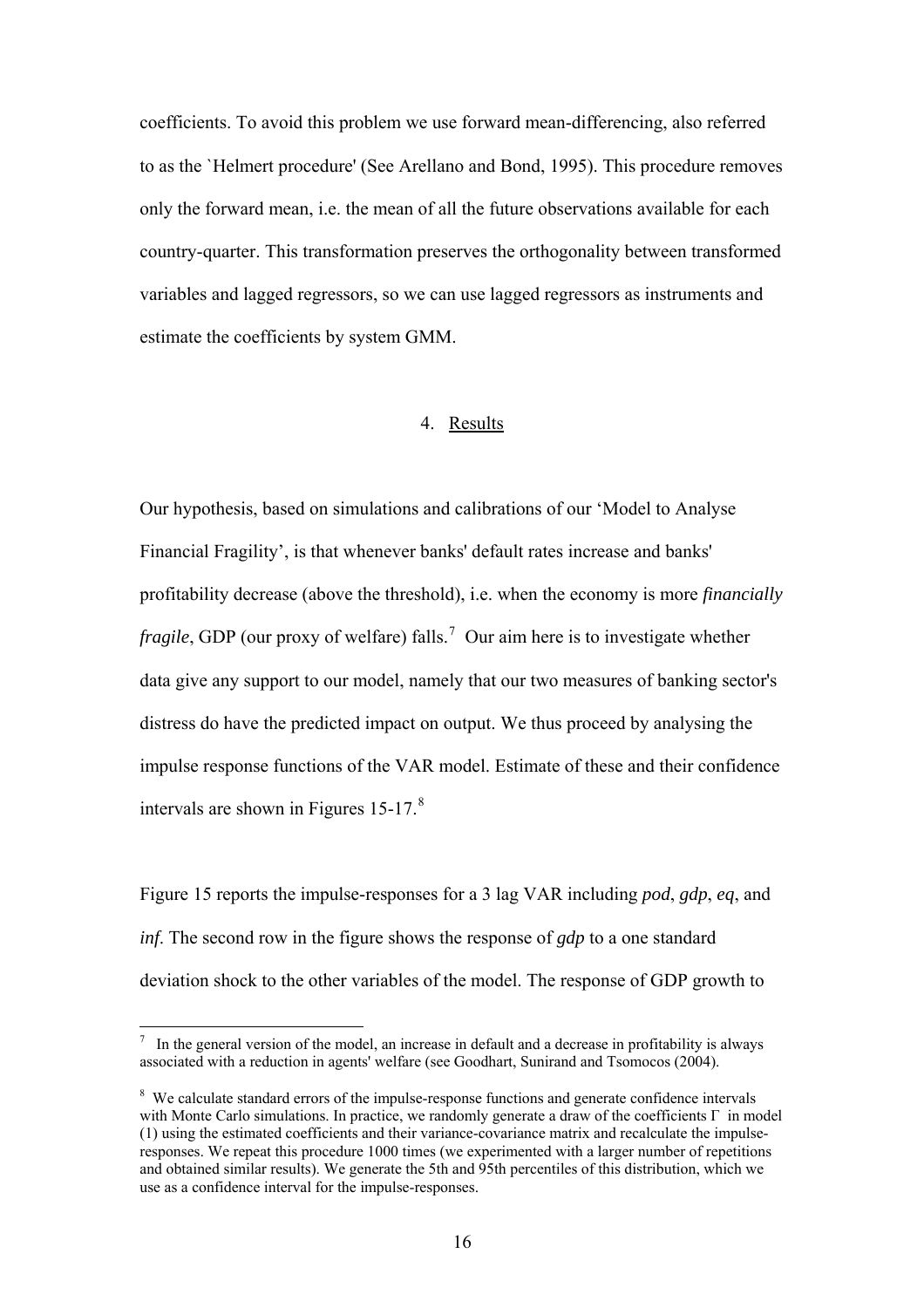*pod* is negative and significant (i.e. an increase of the default probability of the banking sector induces a decrease in the growth rate of GDP). Also, the response of GDP growth to a shock to the banking sector equity index is positive and significant. Put in a different way, maintaining all other variables constant, a positive shock to the banks' probability of default (once above the threshold) has a negative impact on output while a positive shock to the banks' equity value (again above the threshold) has a positive impact on output. These results are in line with the predictions of our model. The rest of the impulse response estimates are quite standard and intuitive: the bank equity index responds negatively to a positive shock to the bank probability of default while the impact of GDP growth on the same index is positive but marginally significant. Finally, a positive innovation in output growth induces a negative and significant decrease in inflation. This would be consistent with a positive supply shock. However, we do not estimate a structural model, so we are not able to identify supply and demand factors.

In order to check the robustness of the results, we run additional regressions adding a few variables that are usually included in small macroeconomic models for the analysis of monetary transmission and monetary policy (see for example Goodhart and Hofmann, 2005). Figure 16 reports the impulse-responses of a 3 lag VAR where a property price index, *propprice*, is added to the variables of the previous specification. The first row shows the responses of *pod*: its response to a positive shock to property prices is negative and significant. A higher property price index translates in a higher bank asset values, which in turn decreases banks' probability of default. As the second row in Figure 16 shows, the impact of a shock to *pod* of *gdp* is less significant that in the previous specification, as expected, but it still goes in the right direction..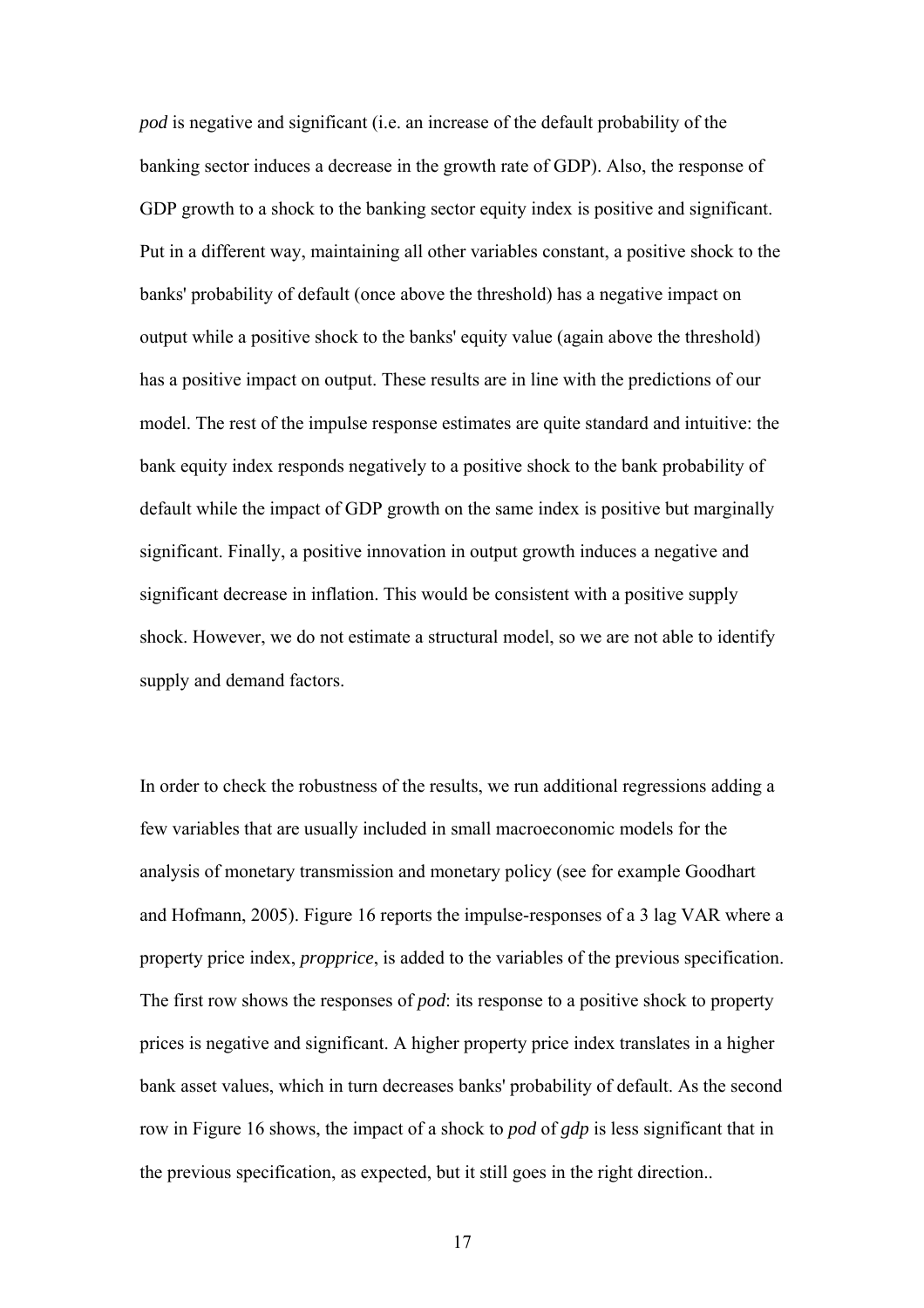Moreover, *gdp* responds positively to a shock to the property price index. The response of the bank equity index to a shock to bank default risk is less marked than before but still negative while the response to a positive output shock is more significant and more persistent.

Finally, we analyse a model that includes the short term interest rate, *ir*. Figure 17 shows the impulse-responses. Their behaviour is very similar to the previous model. The impact of the added variable, the short term interest rate, is quite intuitive. A positive shock to *ir* induces a positive response of the banking sector's probability of default, a negative response of GDP growth, a negative response of property prices. The response of inflation is however positive. This result is common to most of the VAR estimations of small macroeconomic models and can often be removed by adding another variable measuring import or commodity prices.

The variance decomposition of the panel VARs confirm the main results. Although, as expected, the variation in GDP growth 10 and 20 quarters ahead is mainly explained by GDP growth itself, bank probability of default and equity index explain a significant part of its change in the basic model specification (see Table 4).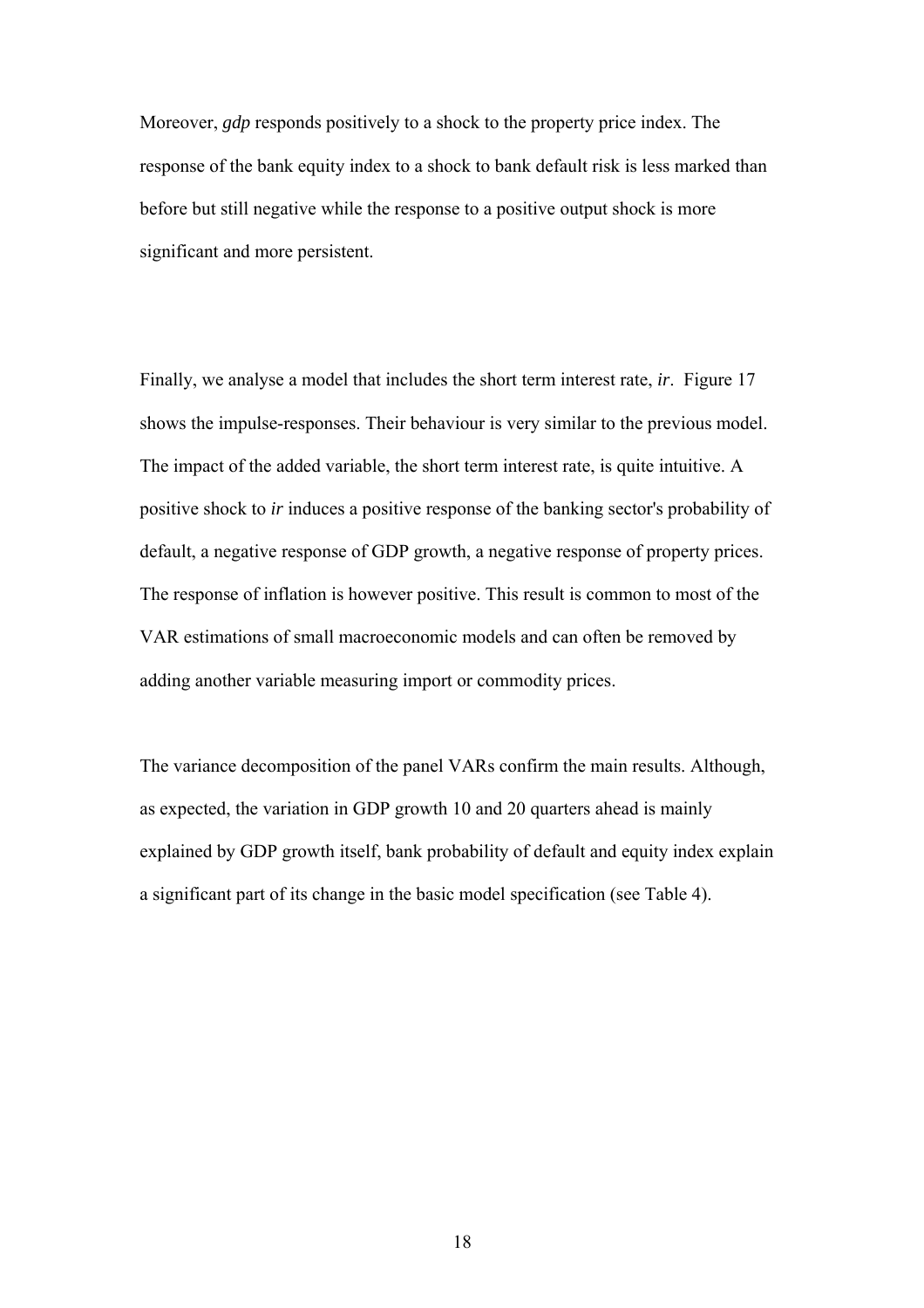| Table 4. Variance decompositions: percent of variation in the row variable<br>explained by the column variable |                   |       |       |        |       |  |  |  |  |
|----------------------------------------------------------------------------------------------------------------|-------------------|-------|-------|--------|-------|--|--|--|--|
| Model $(1)$                                                                                                    | Quarters<br>ahead | pod   | gdp   | equity | inf   |  |  |  |  |
|                                                                                                                | 10                | 97.32 | 0.87  | 1.45   | 0.35  |  |  |  |  |
| pod                                                                                                            | 20                | 97.18 | 0.96  | 1.48   | 0.36  |  |  |  |  |
|                                                                                                                | 10                | 11.12 | 86.38 | 2.09   | 0.38  |  |  |  |  |
| gdp                                                                                                            | 20                | 11.28 | 86.13 | 0.27   | 0.4   |  |  |  |  |
|                                                                                                                | 10                | 41.19 | 6.09  | 50.77  | 1.63  |  |  |  |  |
| equity                                                                                                         | 20                | 41.27 | 6.39  | 50.63  | 1.69  |  |  |  |  |
|                                                                                                                | 10                | 16.19 | 10.71 | 10.11  | 62.97 |  |  |  |  |
| inf                                                                                                            | 20                | 16.42 | 10.87 | 11.02  | 61.68 |  |  |  |  |

**Table 4. Variance decompositions: percent of variation in the row variable** 

When we include a property price index in the regression, this variable explains

variation in *gdp* more than bank equity values, as shown in Table 5.

| Table 5. Variance decompositions: percent of variation in the row variable explained by the<br>column variable |                   |       |       |        |       |          |  |  |  |
|----------------------------------------------------------------------------------------------------------------|-------------------|-------|-------|--------|-------|----------|--|--|--|
| Model $(2)$                                                                                                    | Quarters<br>ahead | pod   | gdp   | equity | inf   | proprice |  |  |  |
|                                                                                                                | 10                | 63.4  | 8.59  | 1.35   | 3.30  | 23.35    |  |  |  |
| pod                                                                                                            | 20                | 62.69 | 8.57  | 1.42   | 3.85  | 23.19    |  |  |  |
|                                                                                                                | 10                | 7.36  | 85.44 | 0.48   | 1.78  | 4.92     |  |  |  |
| gdp                                                                                                            | 20                | 7.56  | 84.12 | 0.57   | 2.35  | 5.38     |  |  |  |
|                                                                                                                | 10                | 16.16 | 16    | 58.94  | 5.17  | 3.7      |  |  |  |
| equity                                                                                                         | 20                | 16.12 | 15.79 | 58.67  | 5.3   | 4.1      |  |  |  |
|                                                                                                                | 10                | 6.6   | 3.9   | 1.2    | 87.96 | 0.32     |  |  |  |
| inf                                                                                                            | 20                | 6.81  | 4.31  | 1.48   | 86.67 | 0.71     |  |  |  |
|                                                                                                                | 10                | 10.96 | 10.73 | 15.99  | 20.46 | 41.84    |  |  |  |
| propprice                                                                                                      | 20                | 12.04 | 10.77 | 19.41  | 21.12 | 36.63    |  |  |  |

Finally, adding the short term interest rate variable does not seem to alter the result of the previous specification: however the bank equity index no longer has explanatory power of the variation in *gdp* (see Table 6).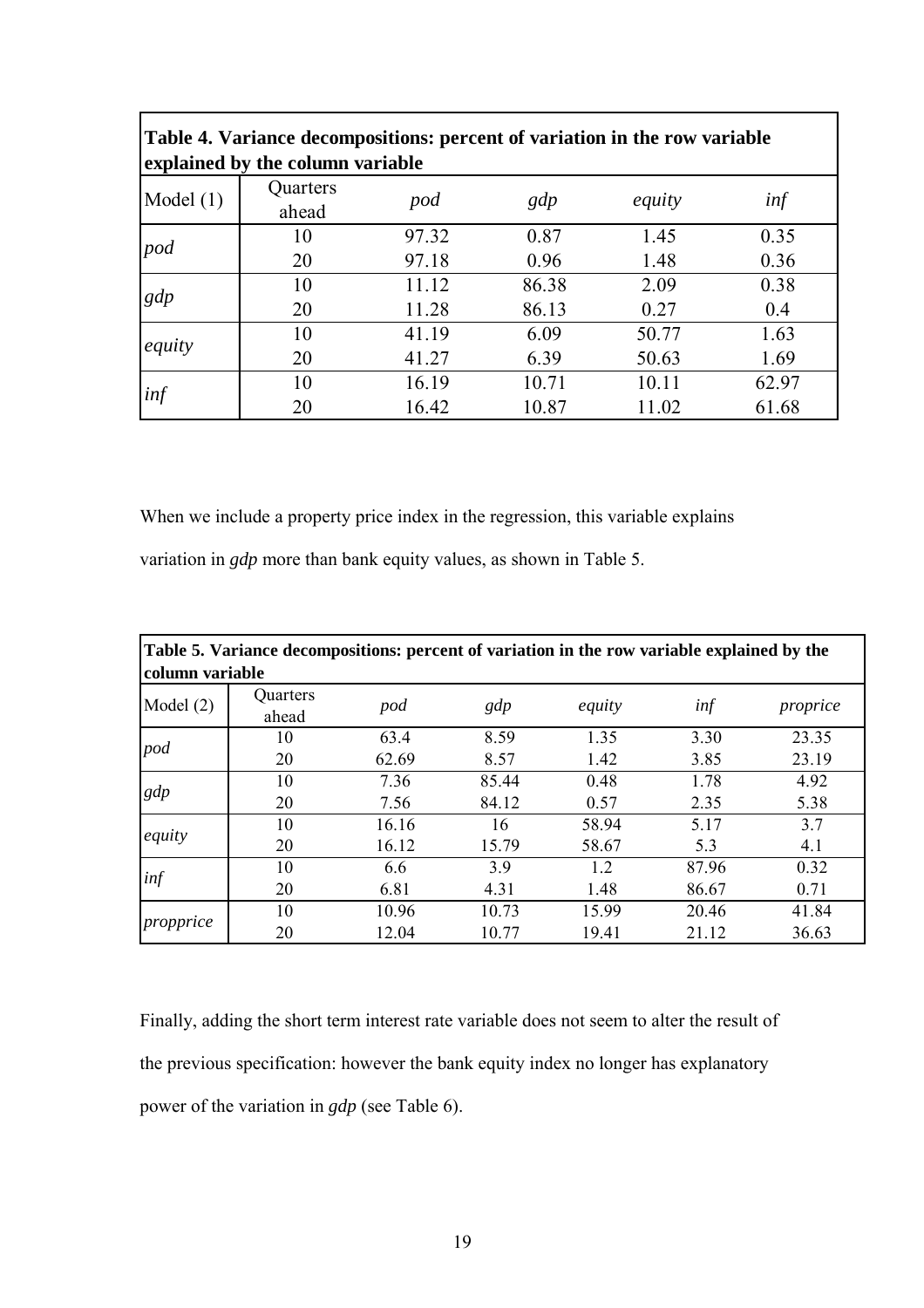| <b>Table 0.</b> Valiance decompositions. percent of valiation in the low valiable explained by the<br>column variable |                   |       |       |        |       |       |          |  |  |  |
|-----------------------------------------------------------------------------------------------------------------------|-------------------|-------|-------|--------|-------|-------|----------|--|--|--|
| Model $(2)$                                                                                                           | Quarters<br>ahead | pod   | gdp   | equity | inf   | ir    | proprice |  |  |  |
|                                                                                                                       | 10                | 57.57 | 10.81 | 1.68   | 1.37  | 5.08  | 23.46    |  |  |  |
| pod                                                                                                                   | 20                | 57.11 | 10.80 | 1.72   | 1.88  | 5.14  | 23.32    |  |  |  |
|                                                                                                                       | 10                | 6.25  | 83.67 | 0.55   | 2.45  | 2.83  | 4.22     |  |  |  |
| gdp                                                                                                                   | 20                | 6.35  | 82.33 | 0.60   | 3.13  | 3.15  | 4.41     |  |  |  |
|                                                                                                                       | 10                | 10.43 | 21.89 | 58.83  | 2.57  | 5.67  | 0.58     |  |  |  |
| equity                                                                                                                | 20                | 10.27 | 21.58 | 58.31  | 2.67  | 6.56  | 0.59     |  |  |  |
|                                                                                                                       | 10                | 5.53  | 2.54  | 1.35   | 83.57 | 6.15  | 0.84     |  |  |  |
| inf                                                                                                                   | 20                | 5.50  | 3.41  | 1.46   | 82.32 | 6.40  | 0.87     |  |  |  |
|                                                                                                                       | 10                | 2.91  | 1.79  | 7.02   | 10.62 | 77.18 | 0.45     |  |  |  |
| ir                                                                                                                    | 20                | 2.70  | 2.17  | 7.89   | 12.59 | 74.17 | 0.45     |  |  |  |
|                                                                                                                       | 10                | 1.61  | 30.13 | 12.22  | 12.34 | 28.28 | 15.38    |  |  |  |
| propprice                                                                                                             | 20                | 1.09  | 28.40 | 10.04  | 12.98 | 35.36 | 8.09     |  |  |  |

**Table 6. Variance decompositions: percent of variation in the row variable explained by the** 

To test the robustness of the panel results, we also conducted a country level analysis, using again a VAR approach. The model specification includes four variables (*pod*, *gdp*, *eq*, *inf*). We include, in addition to the contemporary values of the variables, the first and fourth lag. We use a Choleski decomposition to identify the shocks and obtain estimates of the impulse-response functions. All the graphs are presented in Appendix II. The country-level results are in line with the evidence provided by the panel data analysis. As it is the case for the panel VAR, GDP responds negatively and significantly to a positive shock to the banking sector's probability of default for Korea, Sweden and Finland. The response is negative but not significant for the UK and Germany. This is not surprising since there were hardly any observations of *pod* in these two countries above the threshold level. In contrast to the panel VAR, the response of GDP is positive (but not very significant) for Norway and positive (but not significant) for Japan. The response of GDP to bank equity index is positive for Norway, Japan, Sweden and the UK (but not very significant for the last two countries) while it is not significant for Korea, Finland and Germany. On balance, the country-level analysis gives us some confidence in the robustness of the panel VAR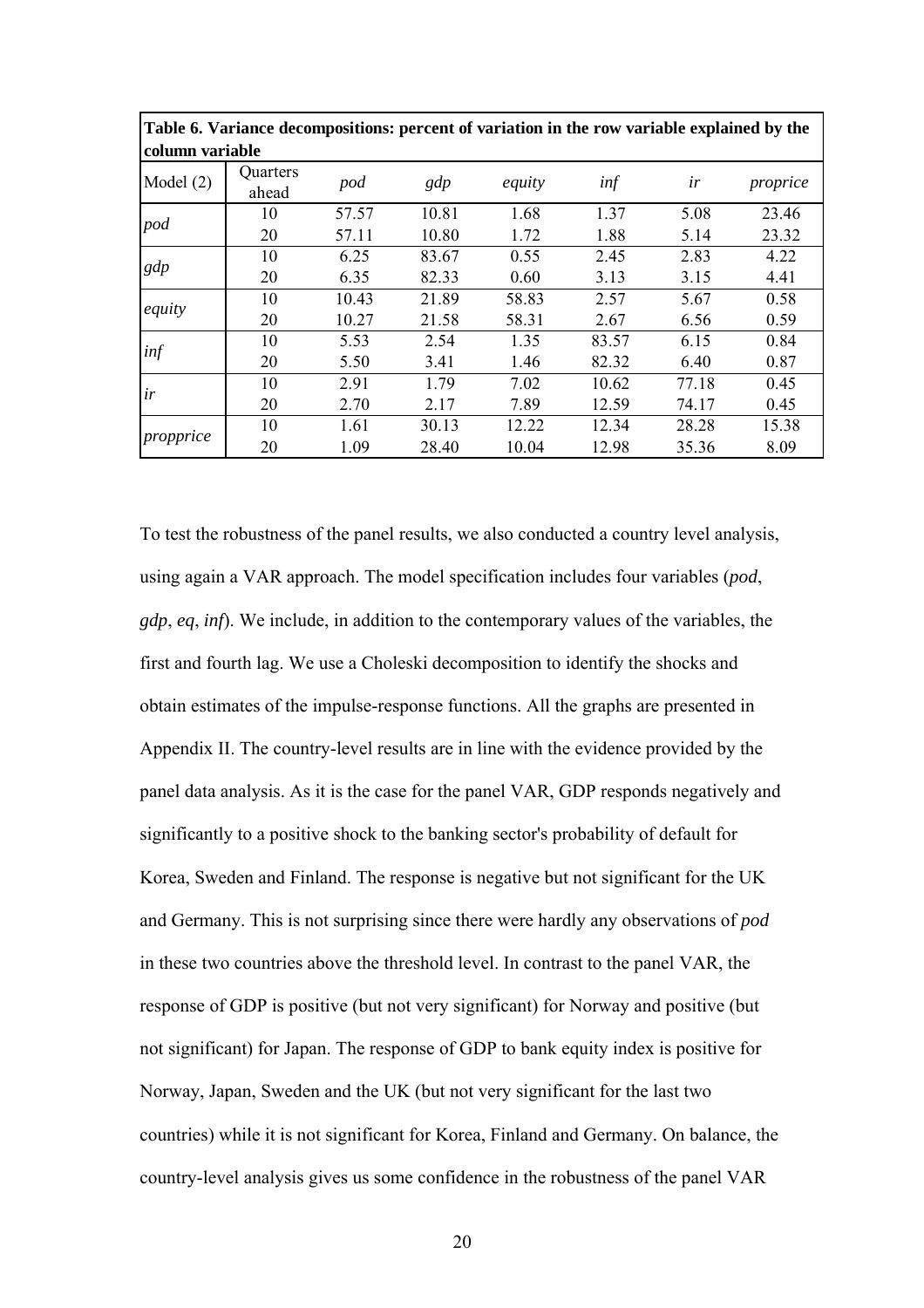results.

What we have done so far is to test the hypothesis that our two measures of banking sector fragility, PD and *Eq*, have a significant effect on welfare, as measured by GDP. For this purpose we have largely reproduced the results already obtained and presented in Goodhart, Tsomocos, Zicchino and Aspachs (2006), 'Towards a Measure of Financial Fragility'. But now we want to go further. We want to weight these two factors in such a way as will enable us to provide a single quantitative metric, an index, for financial fragility.

We seek to do so by looking at the variance decompositions shown in Tables 4 to 6. Apart from one case (the 10 quarter ahead estimate for the effect of equity on GDP), the effect of PD on GPP is always more than 10x as important in explaining GDP than *Eq*. So what we have done is to make the weighting on *Eq* one tenth that of PD. We did this as follows. First, we rescaled *Eq* so that its mean absolute value was the same as PD, and its standard deviation the same as that of PD. Then we multiplied the resultant *Eq* value by 0.1 and added it to PD, to achieve an overall index. The resulting time series, giving welfare indices for each country, are shown in Figures 18 to 24. Note that a high value is bad, and a low value good, indicating that Japan and Korea have had serious problems; that conditions in Finland have been improving, whereas they have been worsening in Germany; and that the UK has had few problems with financial instability in this historical period.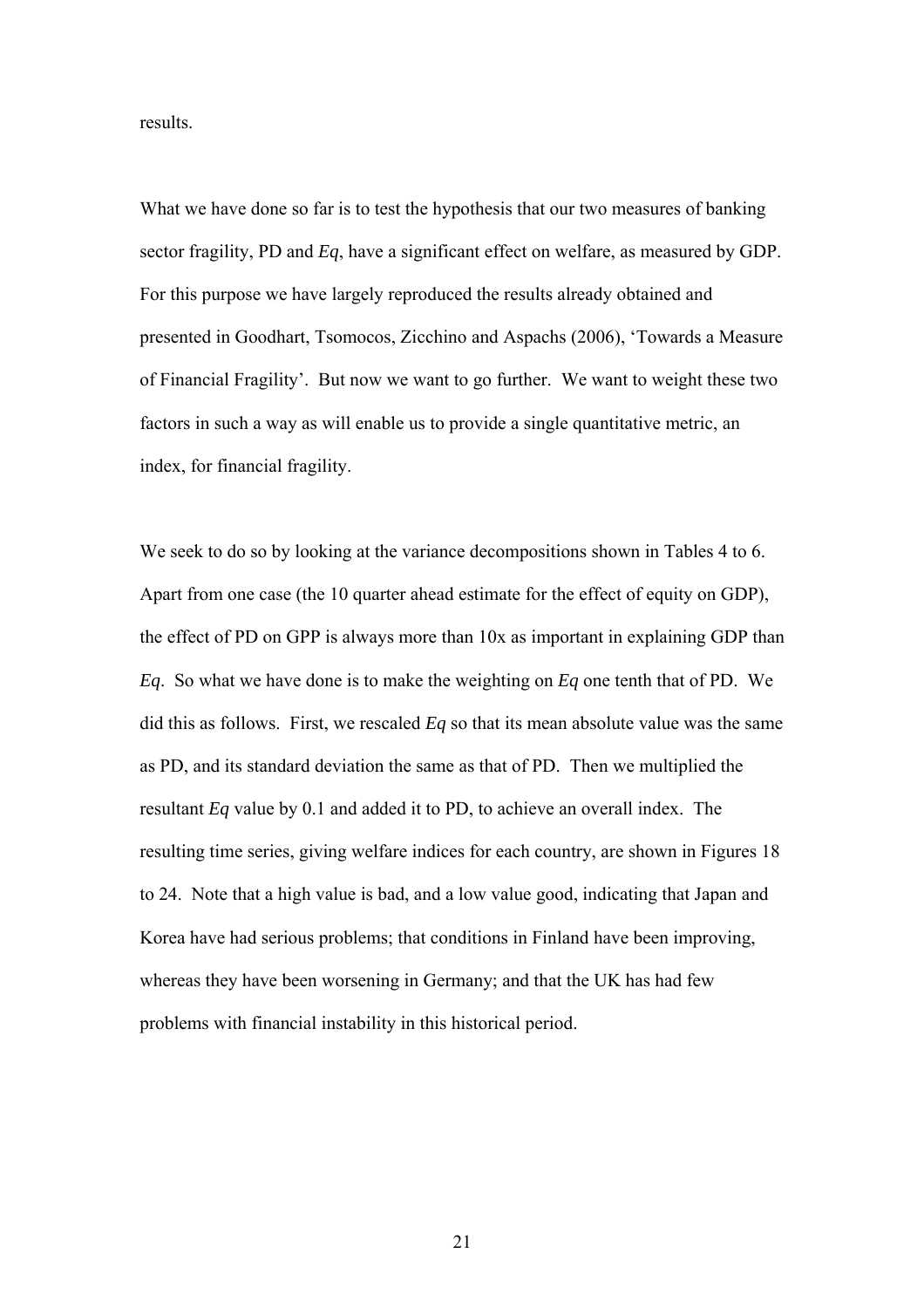## 5. Conclusions

We began this paper with a quotation asserting that there was no obvious framework for measuring financial fragility. It has been our purpose here to demonstrate that such a framework can be obtained. This is clearly a first shot at what has been a difficult problem. We hope and expect successors to refine and to improve our methodology, but we contend that it can be done.

Moreover, having a metric for financial fragility should help to improve analytical studies on how to predict it, and to generate pressure for devising policy measures to limit such fragility before it passes through the threshold at which it begins to affect welfare (GDP) adversely. As noted, the main component of our index of financial fragility is PD. It is possible to predict fluctuations in PD. Goodhart, Hofmann and Segoviano (2005) do just that. Furthermore, as the determinants of financial fragility, especially asset price bubbles associated with excessively fast bank lending, indicate a future worsening of financial fragility, prudential controls should be tightened. Ultimately the hope/intention is to get an evidenced-based, analytically rigorous, counter-cyclical structure for prudential regulation, in place of the present pro-cyclical system.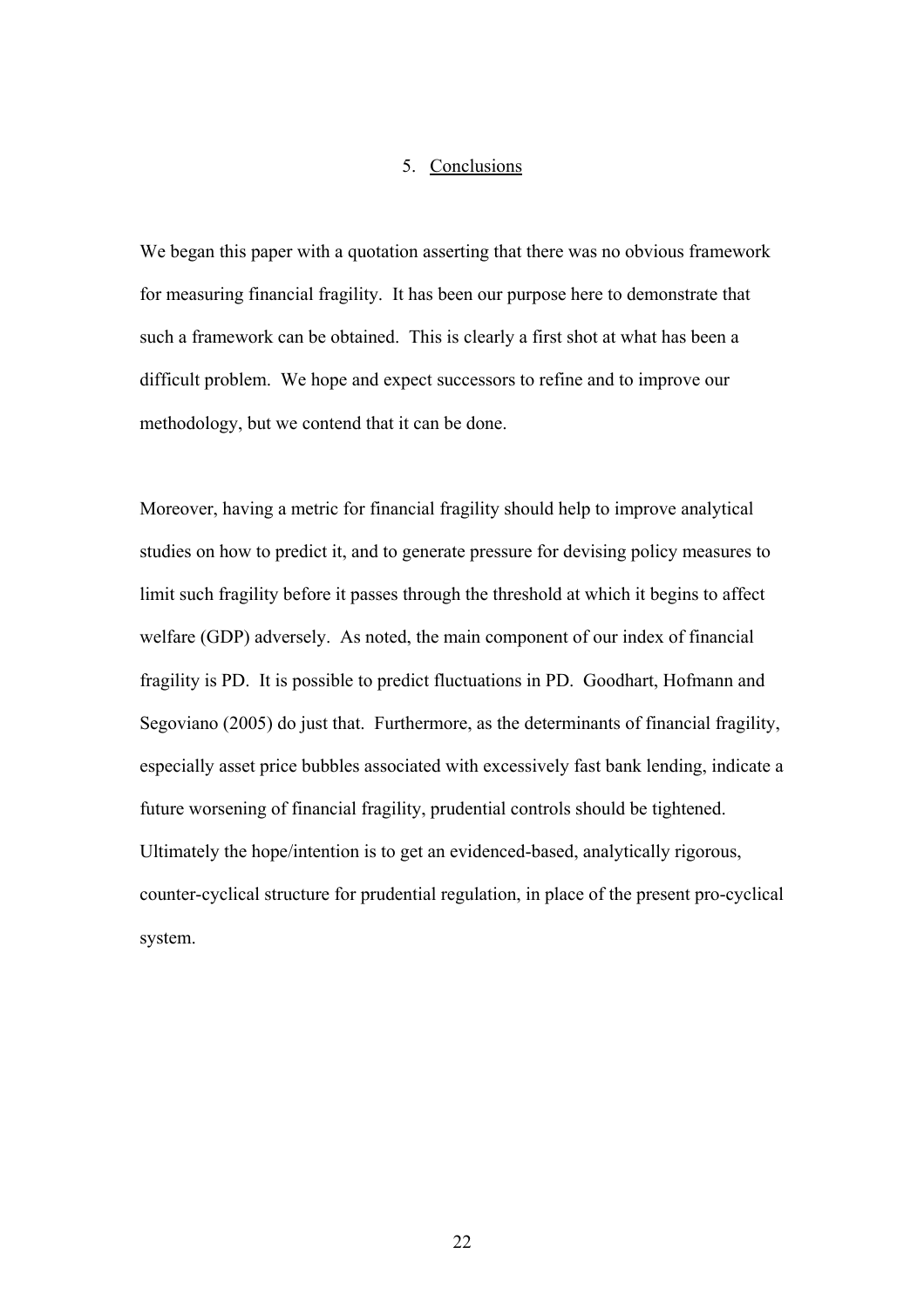## Appendix 1

## The Derivation of Bank PD Time Series

The dependent variable that is used in this study is a transformation of the distance to default (DD) indicator, which is prepared by the Monetary and Financial Systems Department, Financial Surveillance Policy Division in the IMF.

The DD indicator is used in the FST to gauge banking sector soundness.The variables to calculate the DD indicator are obtained from information contained in bank equity prices and balance sheets of some of the largest financial institutions for each country under analysis.

In a standard valuation model, the distance-to-default DD is determined by: (a) the market value of a firm's assets,  $V_A$ ; (b) the uncertainty or volatility of the asset value (risk),  $\sigma_A$ ; and (c) the degree of leverage or the extent of the firm's contractual liabilities, measured as the book value of liabilities at time t,  $D_t$  (with maturity  $T$ ).

The DD indicator is computed as the sum of the ratio of the estimated current value of assets to debt and the return on the market value of assets, divided by the volatility of assets. The formula is given by:

$$
DD_{t} = \frac{\ln(V_{A,t}/D_{t}) + (\mu - \frac{1}{2}\sigma_{A}^{2})T}{\sigma_{A}\sqrt{T}} \tag{III.1}
$$

Where  $\mu$  measures the mean growth of  $V_A$ .

Using market data of equity and annual accounting data, the market value  $V_A$  and the volatility of assets  $\sigma_A$  are typically estimated using Black and Scholes (1973) and Merton (1974) options pricing model.

Once the DD is computed, the theoretical probability of default (PoD) is obtained as:

$$
PoD_t = N(-DD_t),\tag{III.2}
$$

Where *N* is the cumulative probability distribution function (*cdf*) for a variable that is normally distributed with a mean zero and a standard deviation of 1. (Vassalou and Xing, 2002).

The theoretical probabilities of default  $(PoD<sub>t</sub>)$  at each period *t*, are grouped in the Tdimensional vector PoD. Since each observation in the vector PoD is restricted to lie between 0 and 1, we make the following transformation:

$$
Y = N^1 (PoD) + 5 \tag{III.3}
$$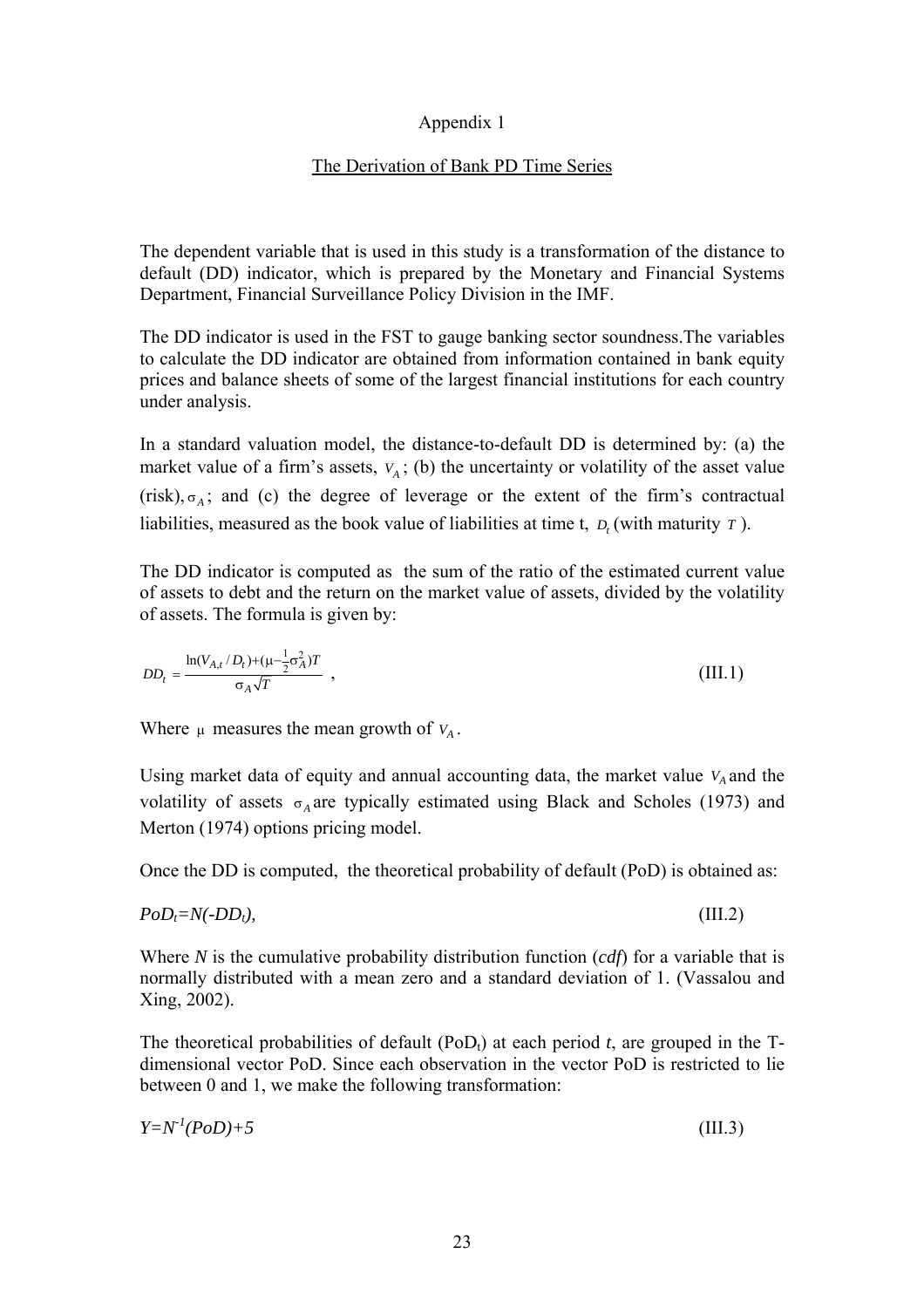where  $N^1$  is the inverse standard normal *cdf*. We are interested on modelling the PoD as a function of identifiable macroeconomic and financial developments *X*. We formalize the relationship as:

$$
Y = XB + e \tag{III.4}
$$

An alternative way to look at this issue is to assume that defaults reflect an underlying, continuous credit change indicator ("normal equivalent deviate" in the language of probit analysis) that has a standard normal distribution. Thus, we can state the relationship as:  $PoD=N(XB+e)$ , where the inverse normal *cdf* transformation converts this equation to a linear problem *Y=XB+e*.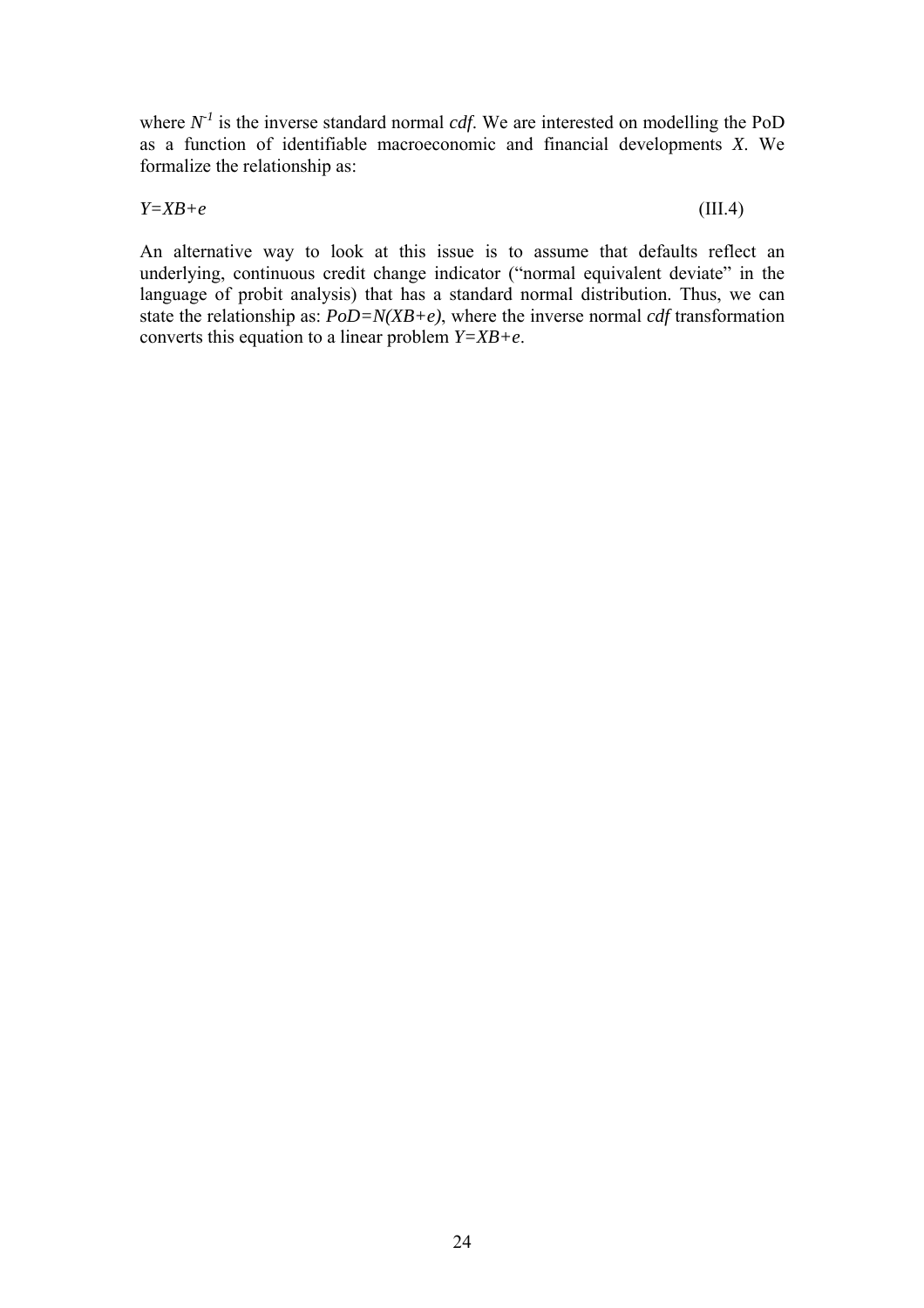## **Bibliography**

Aspachs, O., Goodhart, C.A.E., Tsomocos, D. and L. Zicchino, (2006), 'Towards a measure of financial fragility', Work in progress at the Financial Markets Group, LSE, (February).

Berg, A., (1999), 'The Asia crises: Causes, policy responses and outcomes', IMF working paper 99, 138.

Dermirguc-Kunt, A. and E. Detragiache, 1998, 'The determinants of banking crises in developing and developed countries', IMF Staff papers 45(1): 81-109.

Disyatat, P., (2001), 'Currency crises and the real economy: The role of banks', IMF working paper 01, 49.

European Central Bank, (2005), Financial Stability Review, (December).

Fell, J. and G. Schinasi, (2005), 'Assessing financial stability: exploring the boundaries of analysis', National Institute Economic Review, No. 192, April, pp 102- 117.

Goodhart, C.A.E., (2005), 'What can academics contribute to the study of financial stability?', The Economic and Social Review, 36(3), Winter, 189-203.

Goodhart, C.A.E., Sunirand, P. and D.P. Tsomocos, (2004), 'A model to analyse financial fragility: applications', Journal of Financial Stability, Vol. 1(1), pp 1-30.

Goodhart, C.A.E., Sunirand, P. and D.P. Tsomocos, (2005), 'A risk assessment model for banks', Annals of Finance, Vol. 1, pp 197-224.

Goodhart, C.A.E., Sunirand, P. and D.P. Tsomocos, (2006 a), 'A model to analyse financial fragility', Economic Theory, Vol. 27, pp 107-142.

Goodhart, C.A.E., Sunirand, P. and D.P. Tsomocos, (2006 b), 'A time series analysis of financial fragility in the UK banking system', Annals of Finance, Vol. 2(1), pp 1- 21.

Goodhart, C.A.E. and L. Zicchino, (2005), 'A model to analyse financial fragility', Bank of England Financial Stability Review [To be done].

Hanschel, E. and P. Monnin, (2004), 'Measuring and forecasting stress in the banking sector. Evidence from Switzerland', BIS w.p. 22, 431.

Illing, M. and Y. Liu, (2003), 'An index of financial stress for Canada', Bank of Canada working paper no. 14.

Kaminsky, G. and C. Reinhart, 1996, 'The twin crises: The cause of banking and balance-of-payment problems', Board of Governors of the Federal Reserve System, International Finance Discussion Paper no. 544.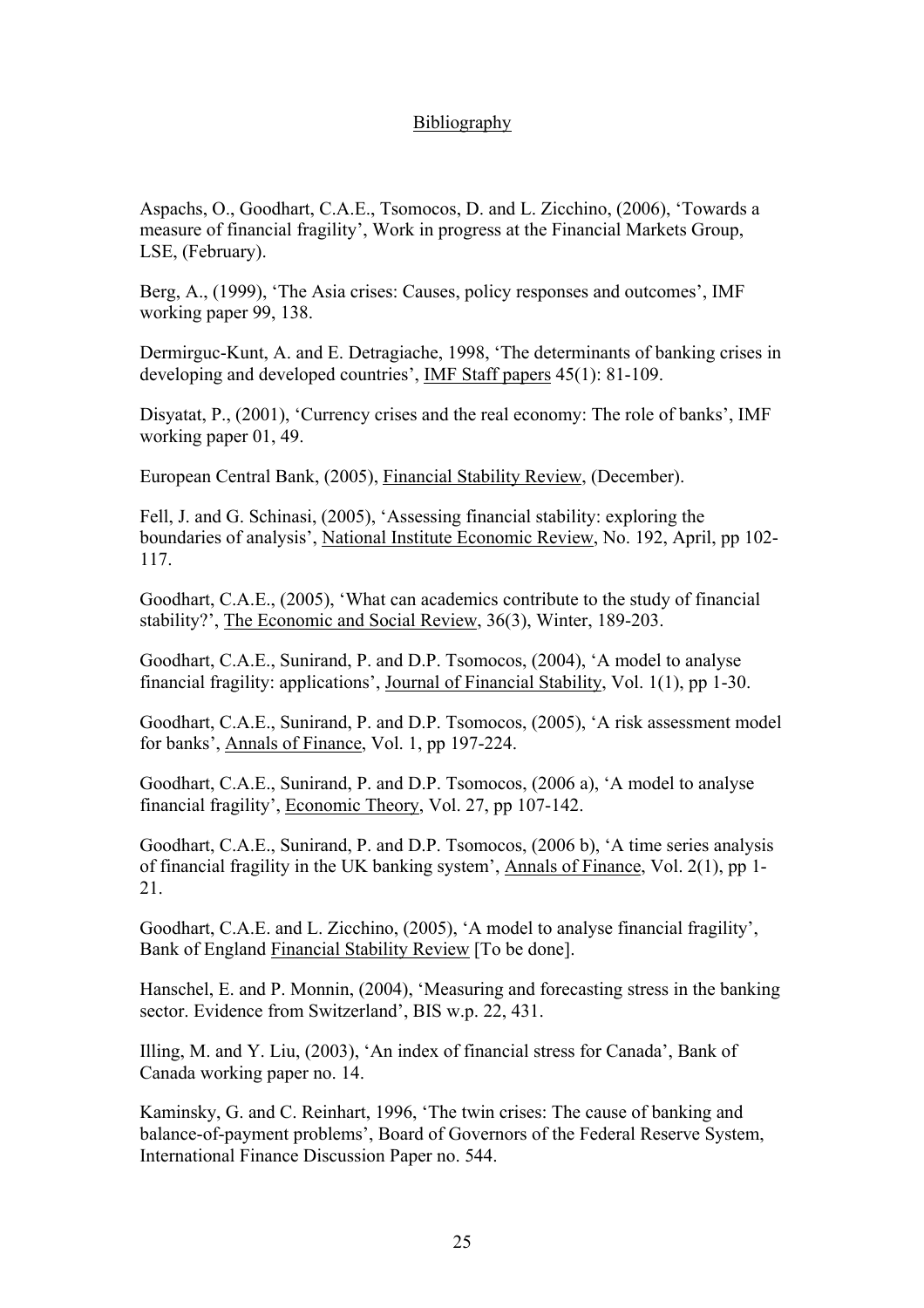Kaminsky, G. and C. Reinhart, 1999, 'The twin crises: The causes of banking and balance-of-payment problems', American Economic Review 89(3): 473-500.

Logan, A., 2000, 'The early 1990s small banks crisis: Leading indicators', Bank of England Financial Stability Review 9: 130-45.

Tsomocos, D.P., (2003 a), 'Equilibrium analysis, banking and financial instability', Journal of Mathematical Economics, 39 (5-6), pp 619-655.

Tsomocos, D.P., (2003 b), 'Equilibrium analysis, banking, contagion and financial fragility', Bank of England Working Paper, No. 175.

Tsomocos, D.P. and L. Zicchino, (2005), 'On modelling endogenous default', Financial Markets Group Discussion Paper, No. 548.

Vila, A., 2000, 'Asset price crises and banking crises: Some empirical evidence', BIS conference papers no. 8, (March): 232-52.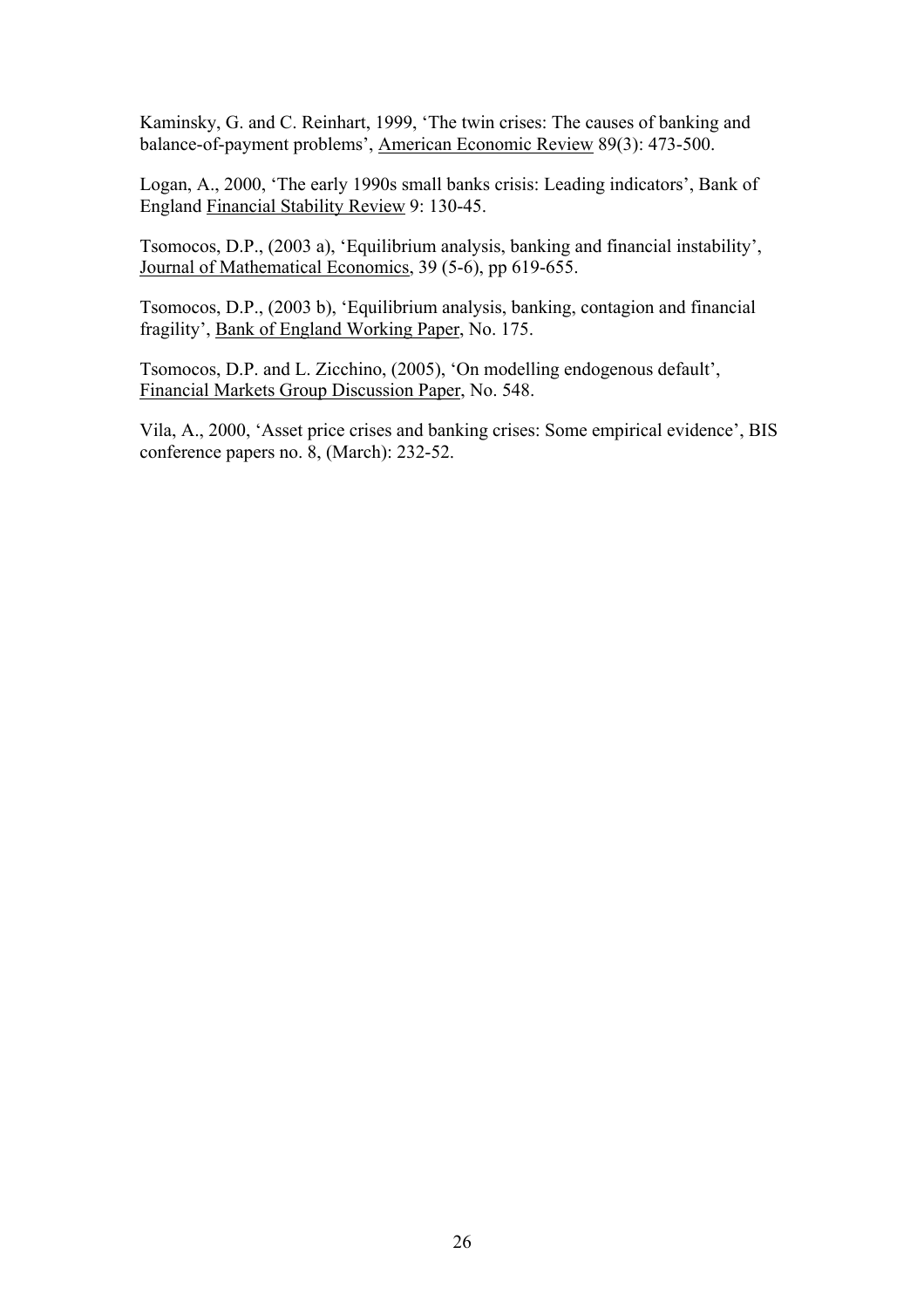

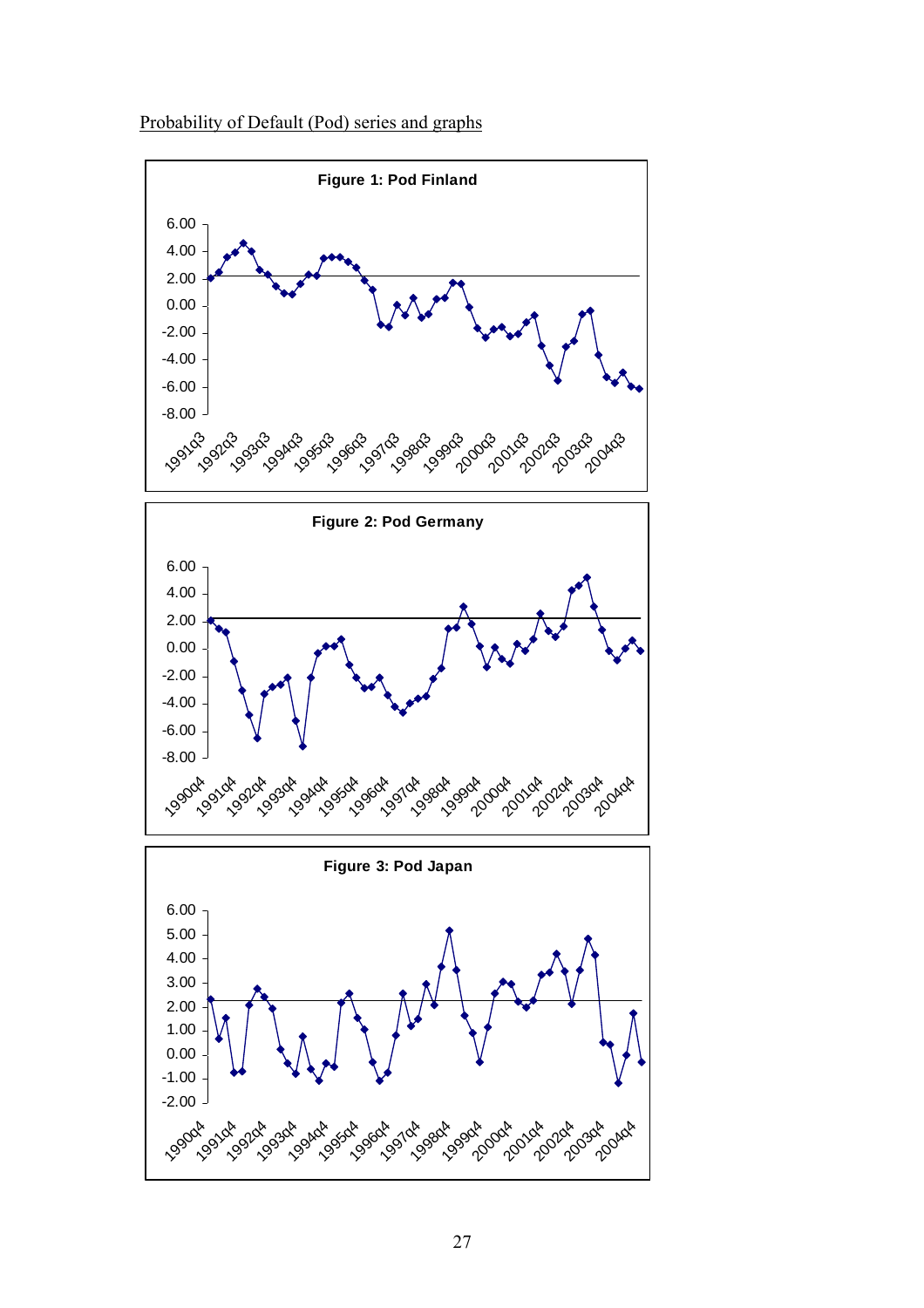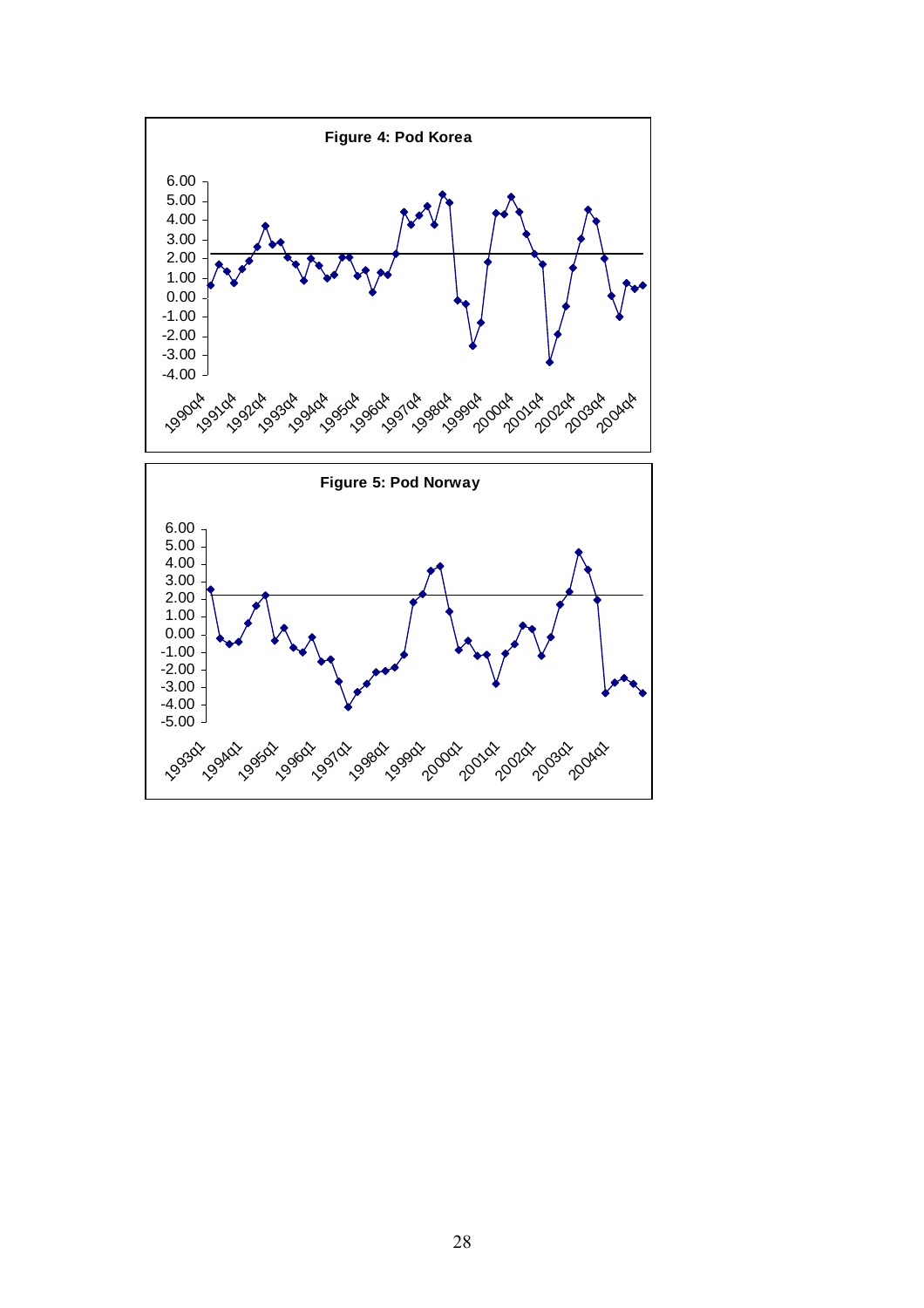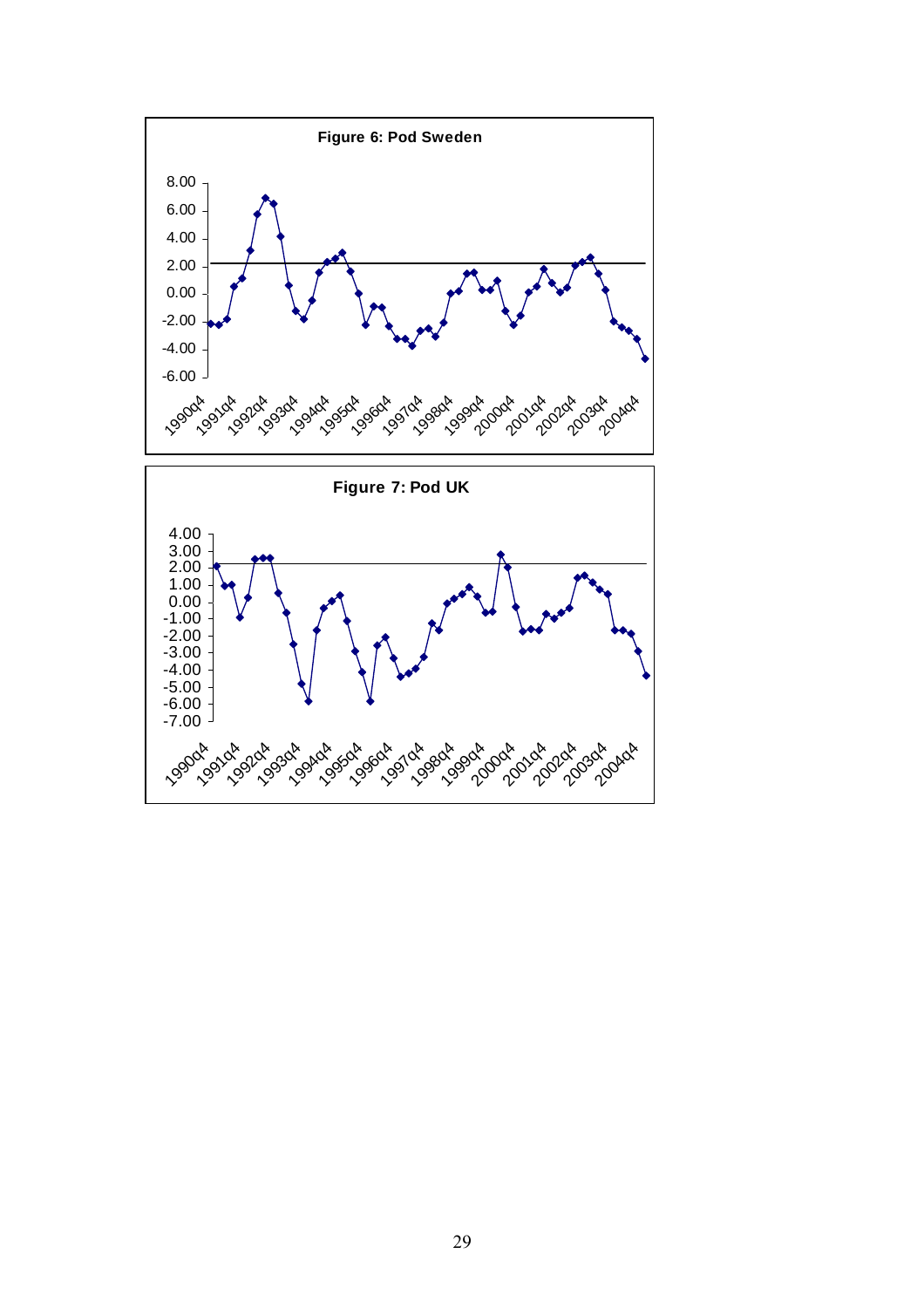Equity Growth series and graphs





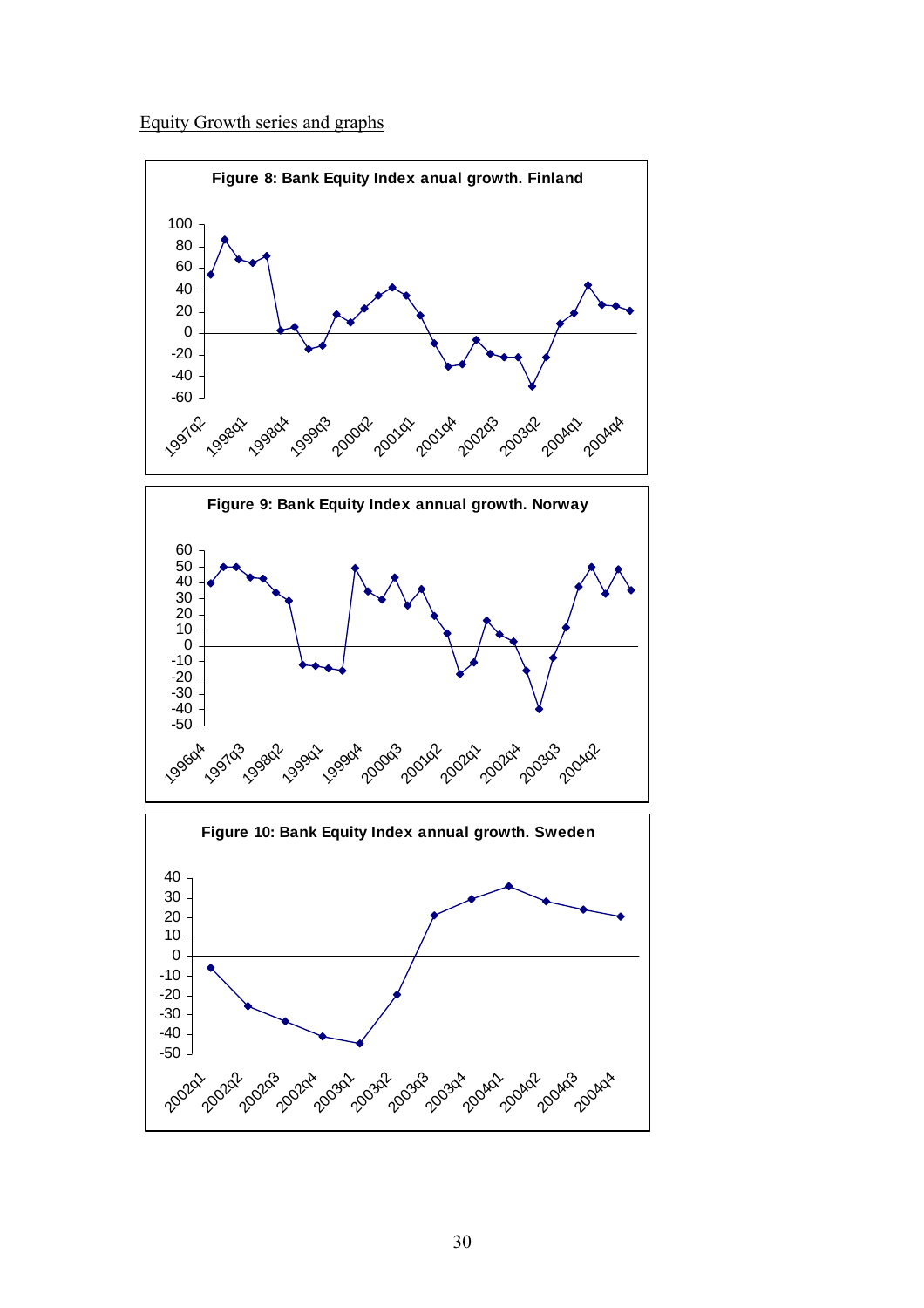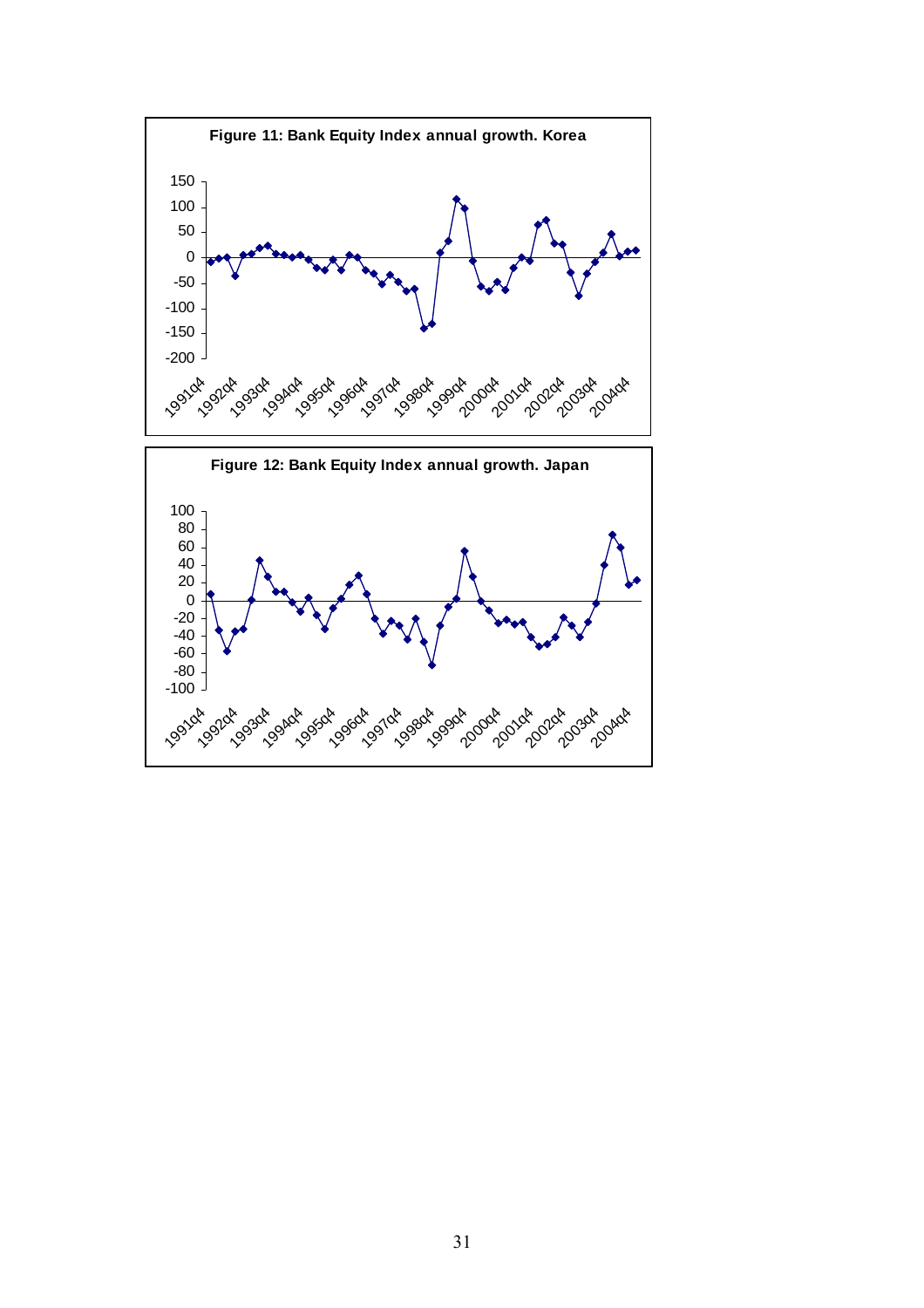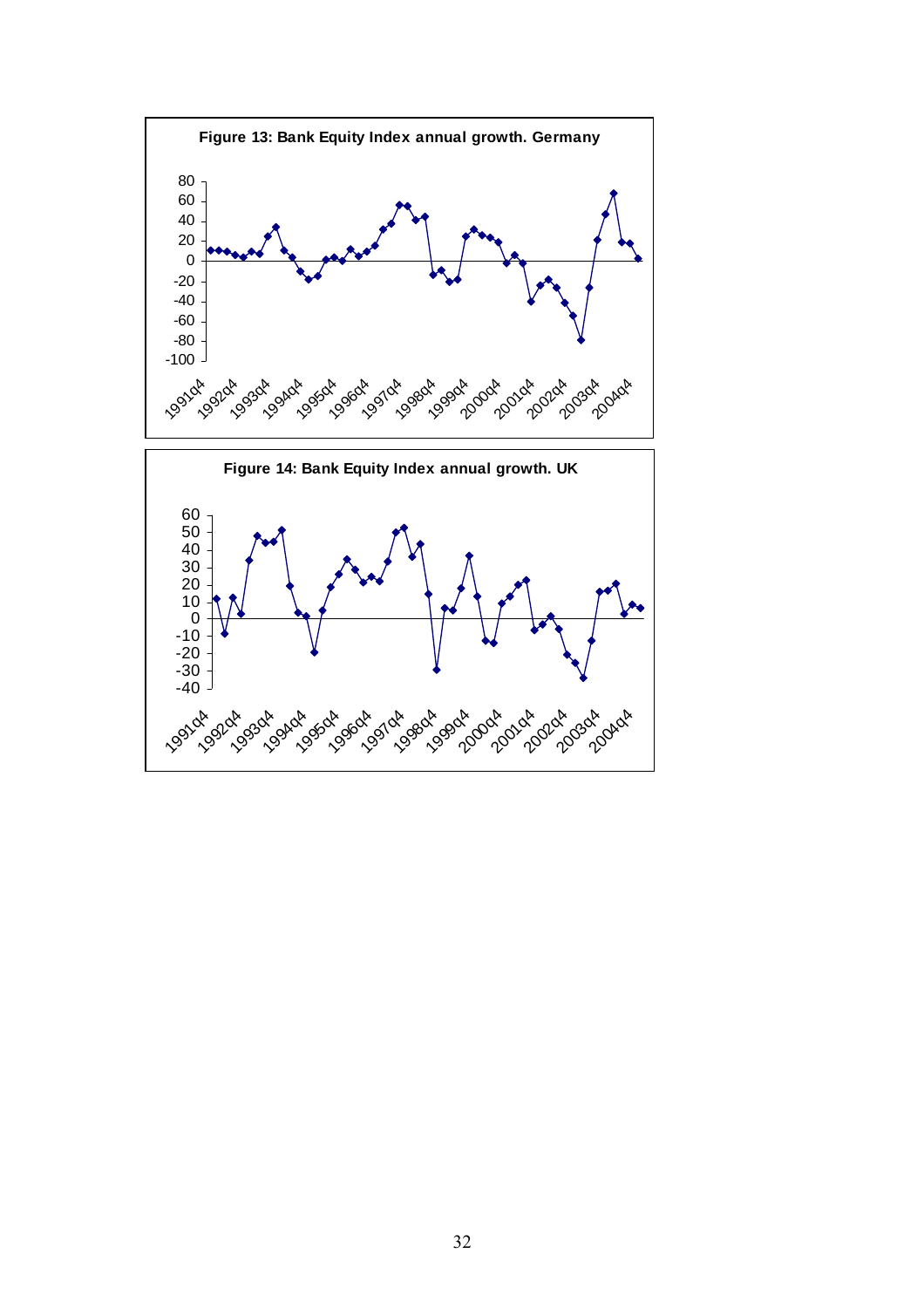

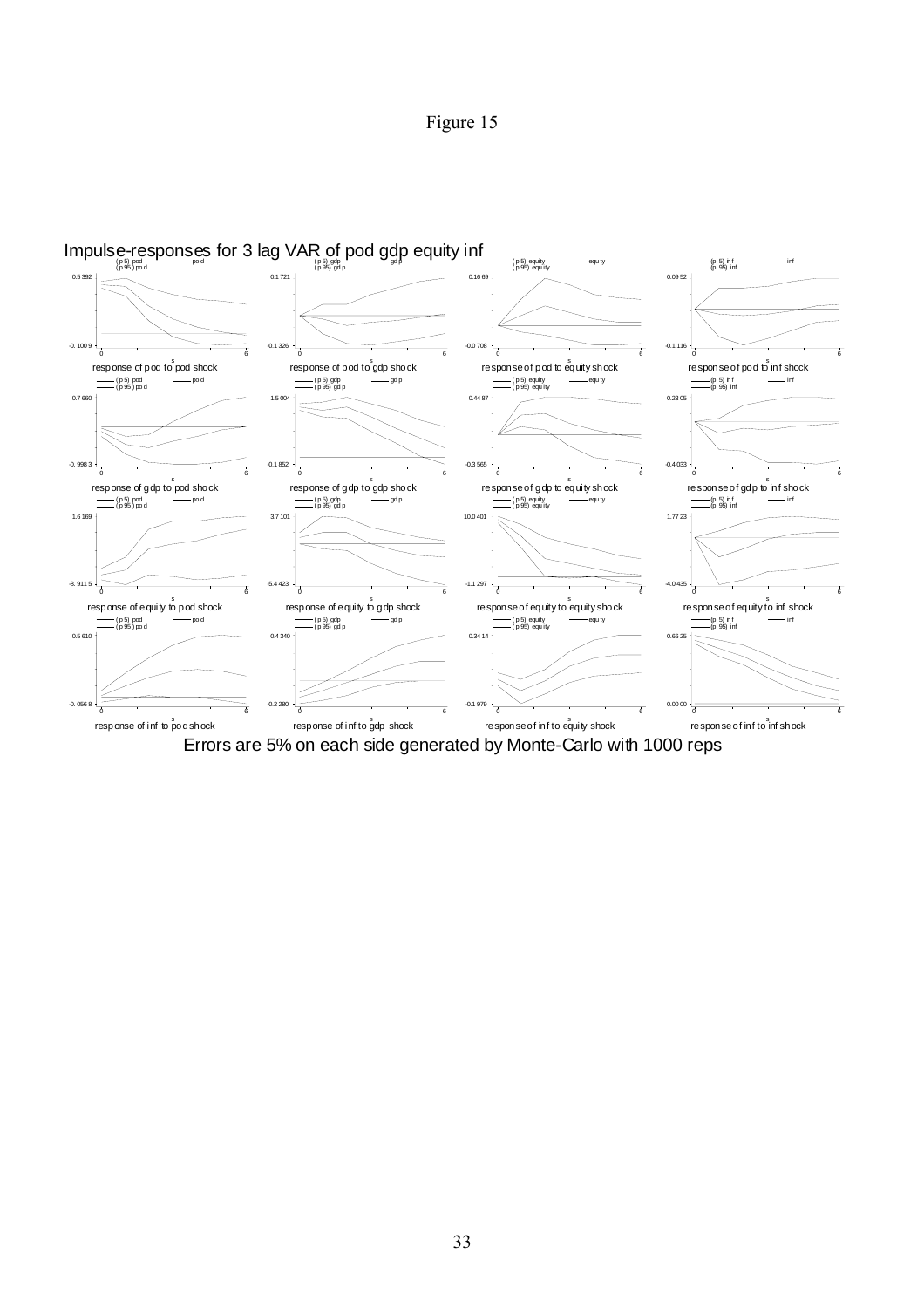## Figure 16



Errors are 5% on each side generated by Monte-Carlo with 1000 reps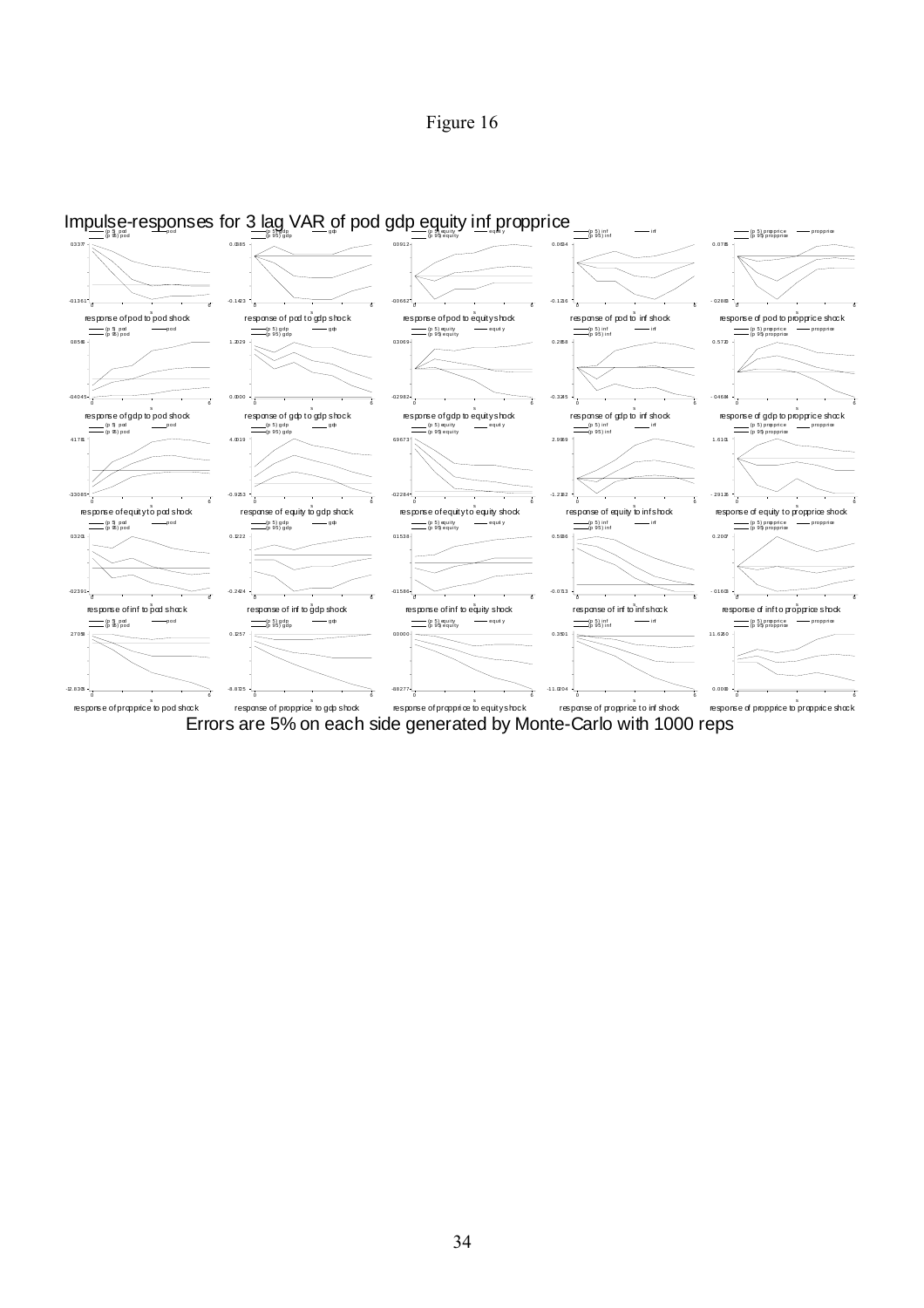# Figure 17



Impulse-responses for 3 lag, VAR of pod gdp equity inf ir propprice

Errors are 5% on each side generated by Monte-Carlo with 1000 reps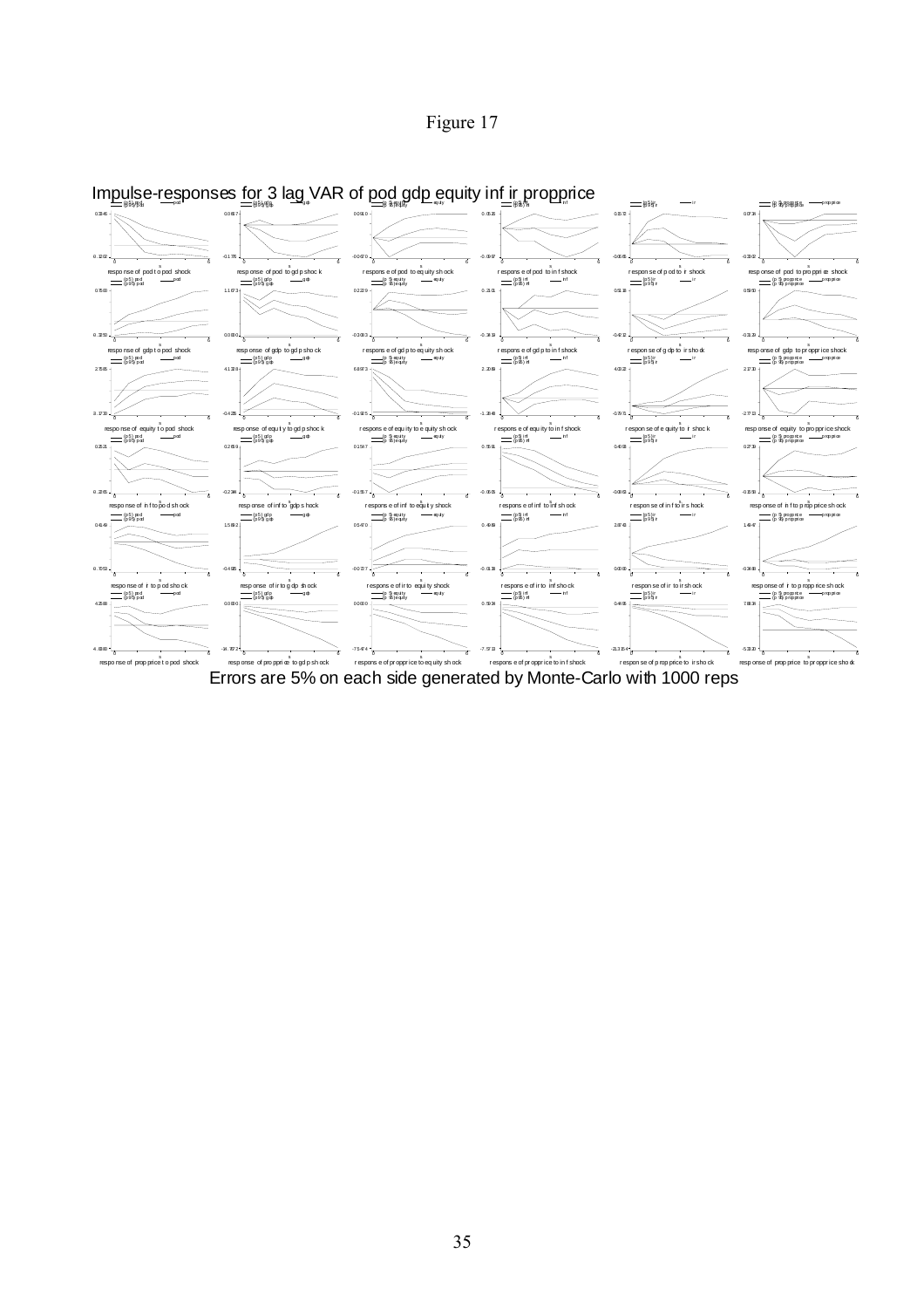#### Metric series

The metric is a weighted average of the pod and the equity of each country. The weights are obtained in the VAR and must reflect that the welfare changes due to financial instability are produced mainly through changes of the POD (90% of the variation). Therefore the metric is constructed as:

Metric(i) =  $0.9*POD(i) - 0.1*[(SDpodi/SDegi)*Eq(i) + av(podi) - av(eqi')]$ 





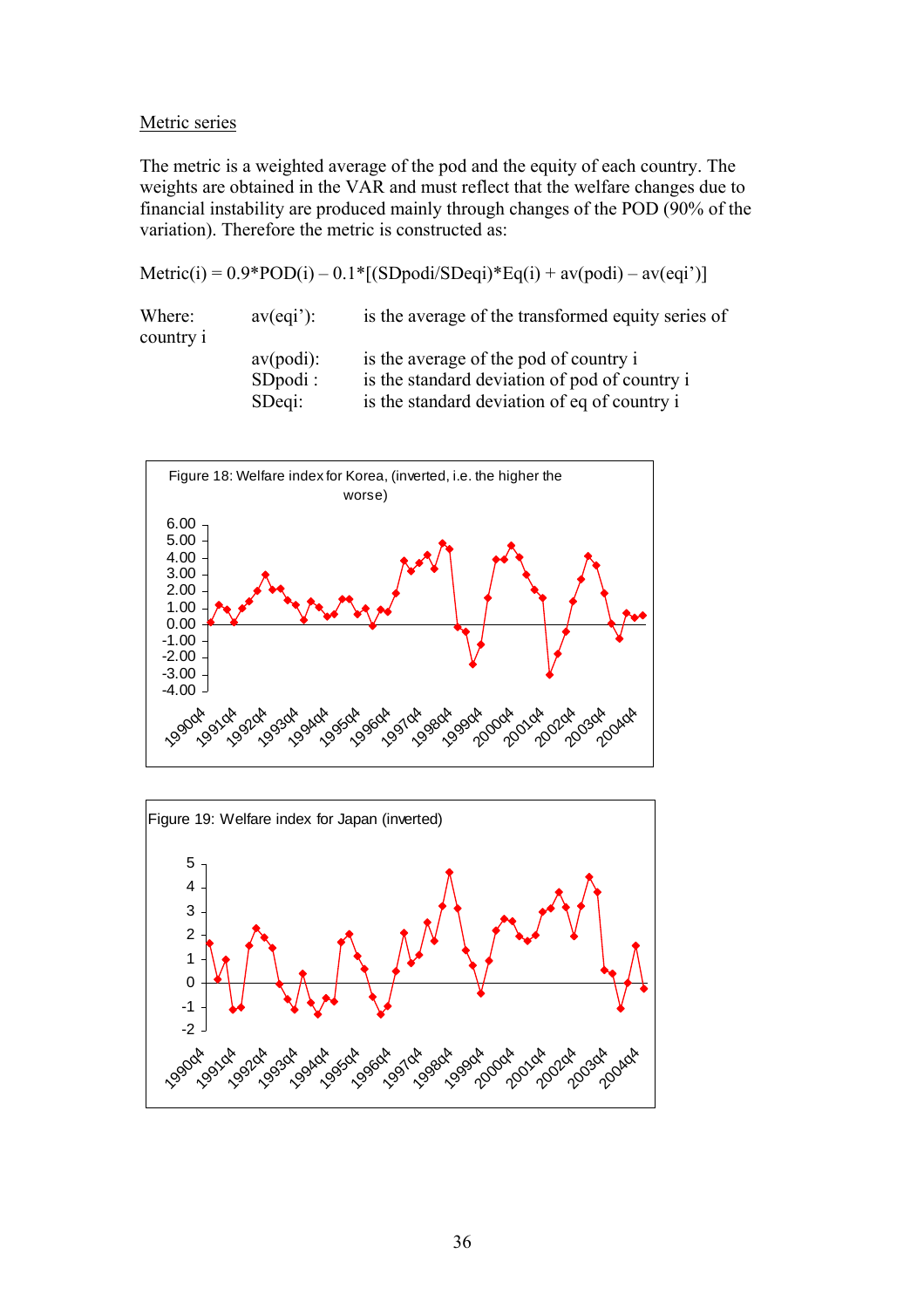